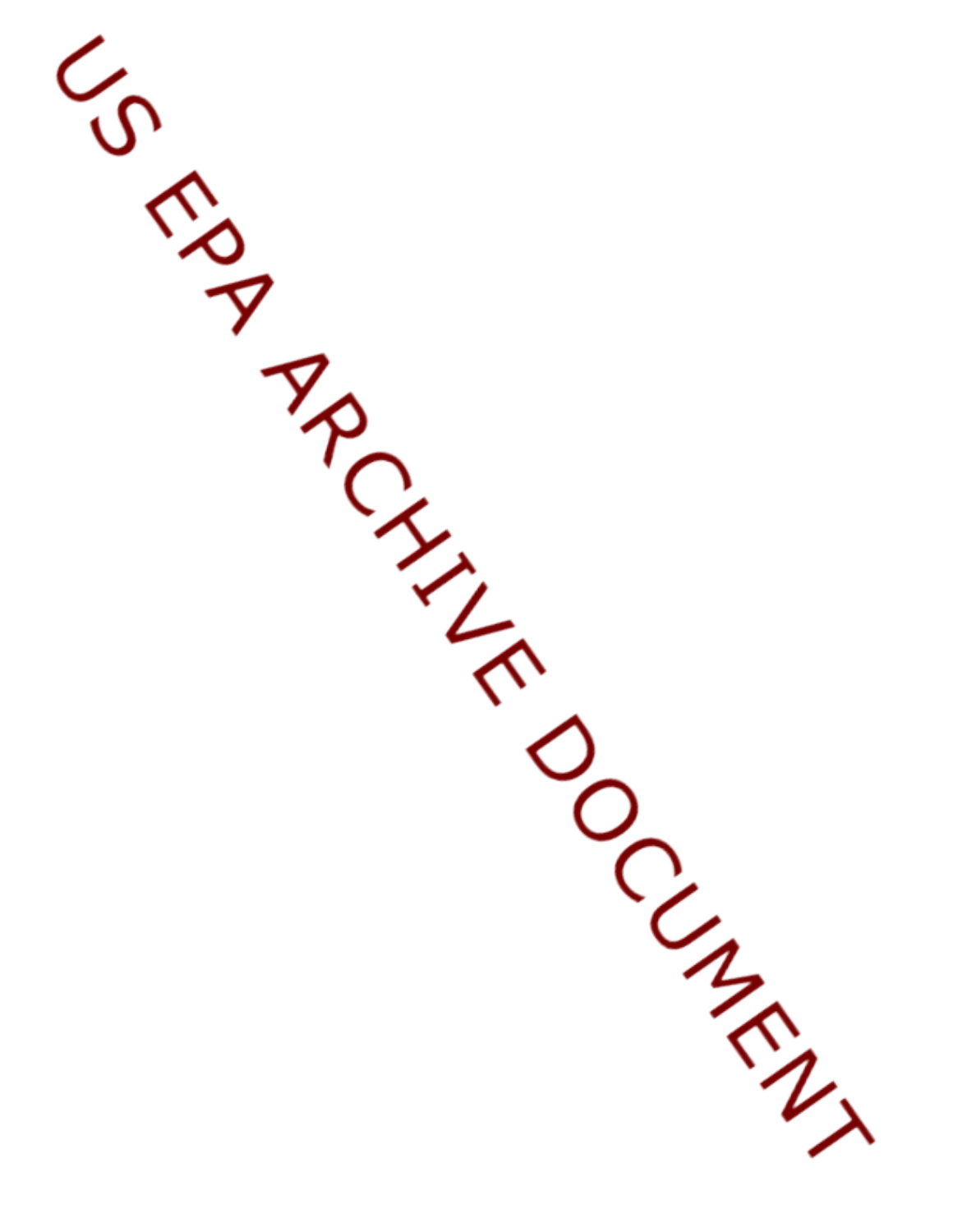# **Environmental Technology Verification Program Advanced Monitoring Systems Center**

Test/QA Plan for Verification of Mobile **Mass Spectrometers** 

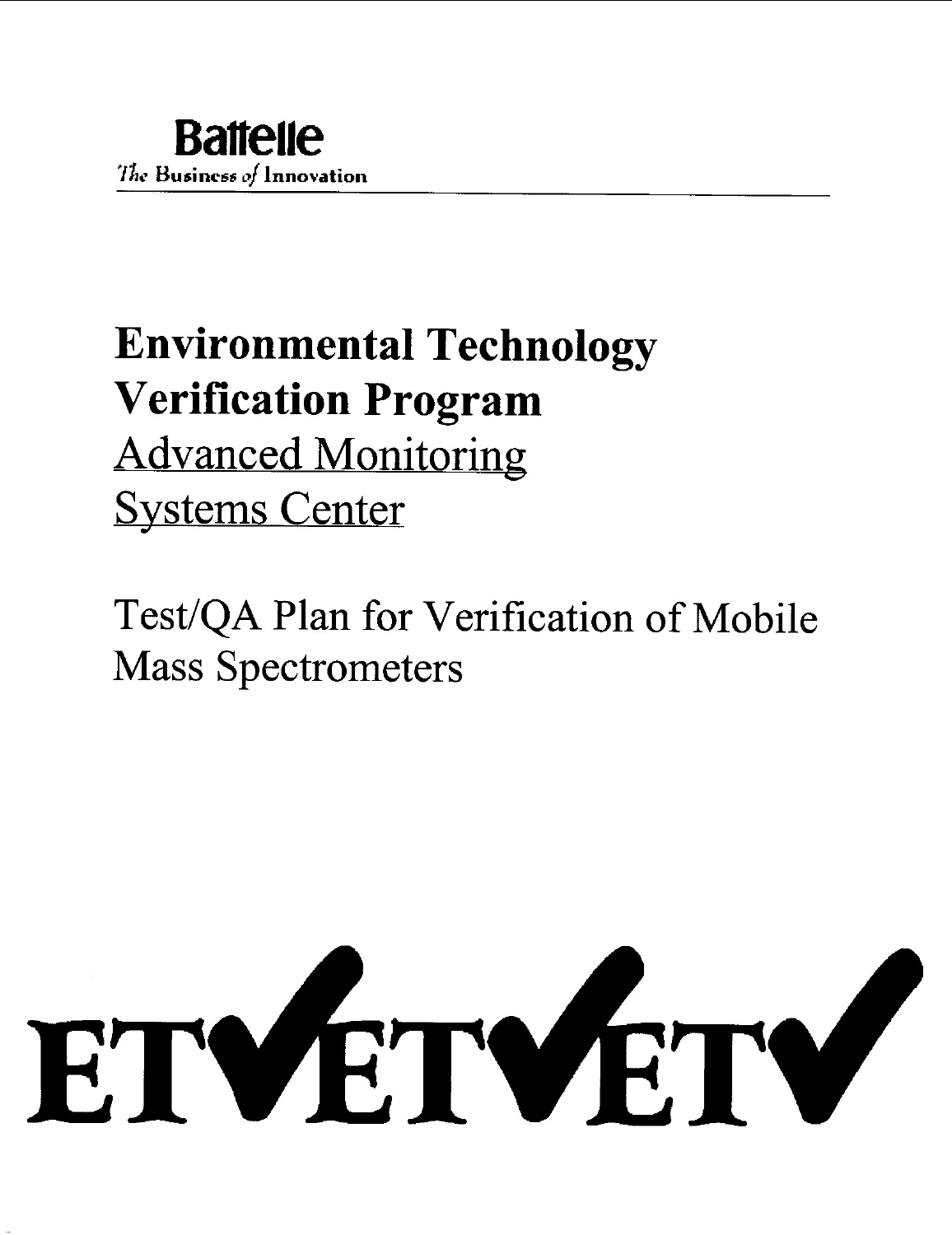# **TEST/QA PLAN**

for

# Verification of Mobile Mass Spectrometers

**July 20, 2005**

**Prepared by**

**Battelle 505 King Avenue Columbus, OH 43201-2693**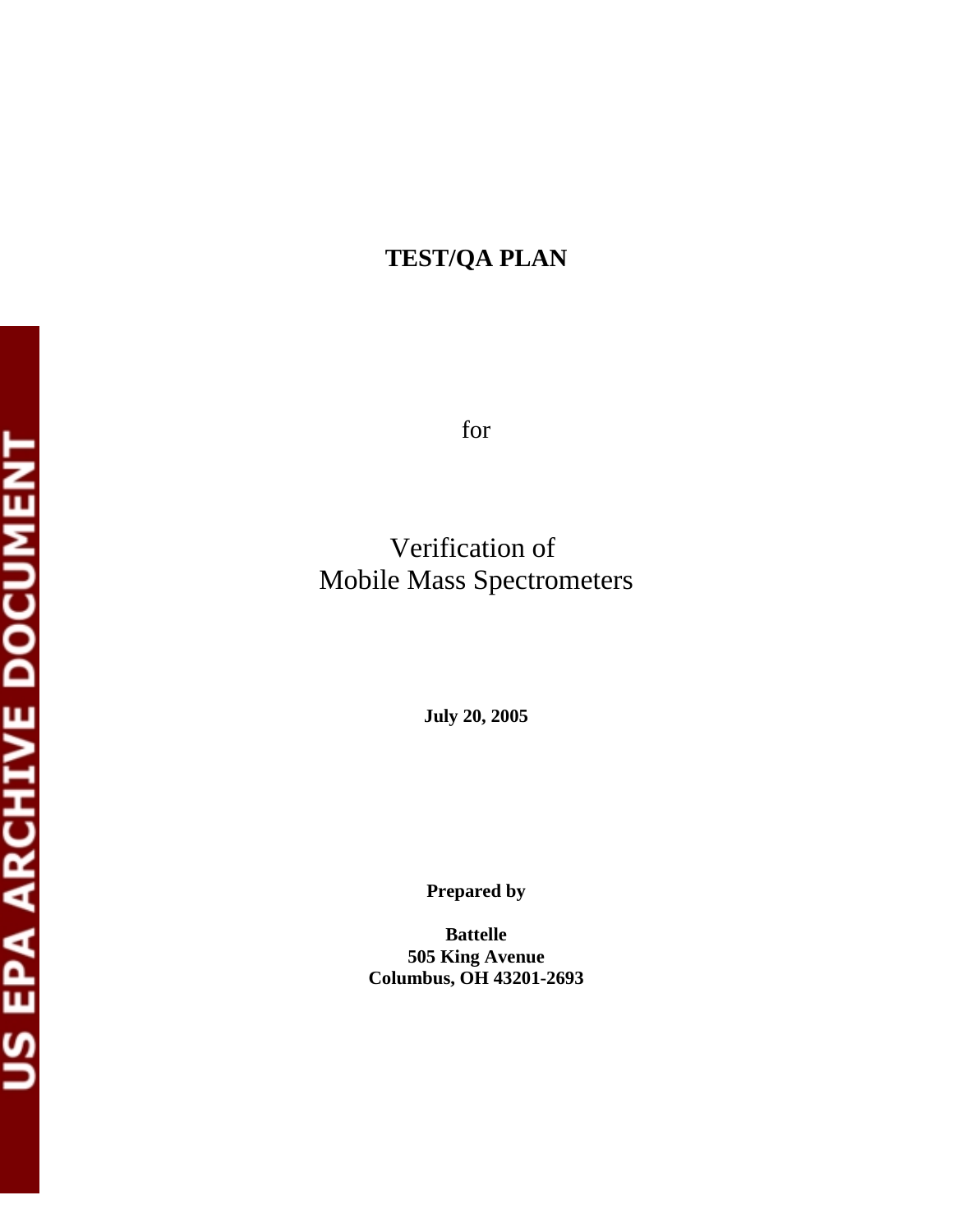Mobile Mass Spectrometers Test/QA Plan Page 2 of 42 Version 1 July 20, 2005

# **TABLE OF CONTENTS**

#### Section Page

| $\mathbf{A}$   | PROJECT MANAGEMENT                                   |
|----------------|------------------------------------------------------|
| A <sub>1</sub> |                                                      |
| A2             |                                                      |
| A <sub>3</sub> |                                                      |
| A <sub>4</sub> |                                                      |
| A <sub>5</sub> |                                                      |
| A <sub>6</sub> |                                                      |
| A7             |                                                      |
| A <sub>8</sub> |                                                      |
| A <sub>9</sub> |                                                      |
|                |                                                      |
| B              | MEASUREMENT AND DATA ACQUISITION                     |
| B1             |                                                      |
| B <sub>2</sub> |                                                      |
| B <sub>3</sub> |                                                      |
| B <sub>4</sub> |                                                      |
| B <sub>5</sub> |                                                      |
| <b>B6</b>      |                                                      |
| B7             |                                                      |
| <b>B8</b>      |                                                      |
| <b>B9</b>      |                                                      |
| <b>B10</b>     |                                                      |
| $\mathcal{C}$  | ASSESSMENT AND OVERSIGHT                             |
| C1             |                                                      |
| C <sub>2</sub> |                                                      |
|                |                                                      |
| D              | DATA VALIDATION AND USABILITY                        |
| D <sub>1</sub> |                                                      |
| D2             |                                                      |
| D <sub>3</sub> |                                                      |
|                |                                                      |
| E              | <b>HEALTH AND SAFETY</b>                             |
| E1             |                                                      |
| E2             |                                                      |
| E <sub>3</sub> |                                                      |
| E4             | Decontamination of Instruments After CWA Testing  40 |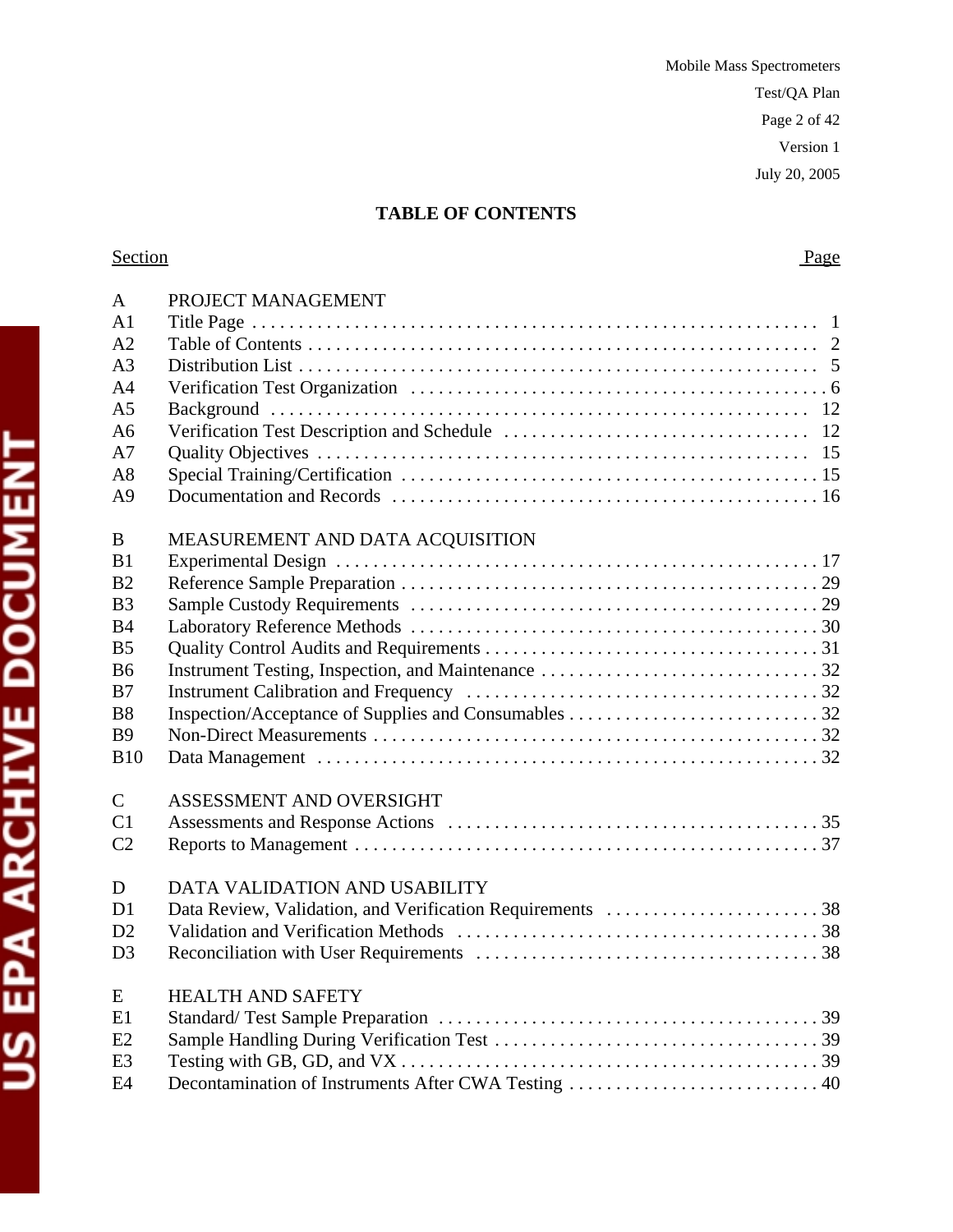| <b>Mobile Mass Spectrometers</b>                                                            |
|---------------------------------------------------------------------------------------------|
| Test/QA Plan                                                                                |
| Page 3 of 42                                                                                |
| Version 1                                                                                   |
| July 20, 2005                                                                               |
| <b>Section</b><br>Page                                                                      |
| $\boldsymbol{F}$                                                                            |
| <b>List of Figures</b><br>Page                                                              |
| Figure 1                                                                                    |
|                                                                                             |
| <b>List of Tables</b>                                                                       |
|                                                                                             |
| Table 2. Target Contaminants and Concentrations of Interest for Verification Test of Mobile |
|                                                                                             |
| Table 4. Performance Test Standard Solution Concentrations for Target Analytes 20           |
|                                                                                             |
|                                                                                             |
| Table 7. Summary of Test Samples for ETV Test of Mobile Mass Spectrometers  25              |
|                                                                                             |
|                                                                                             |
|                                                                                             |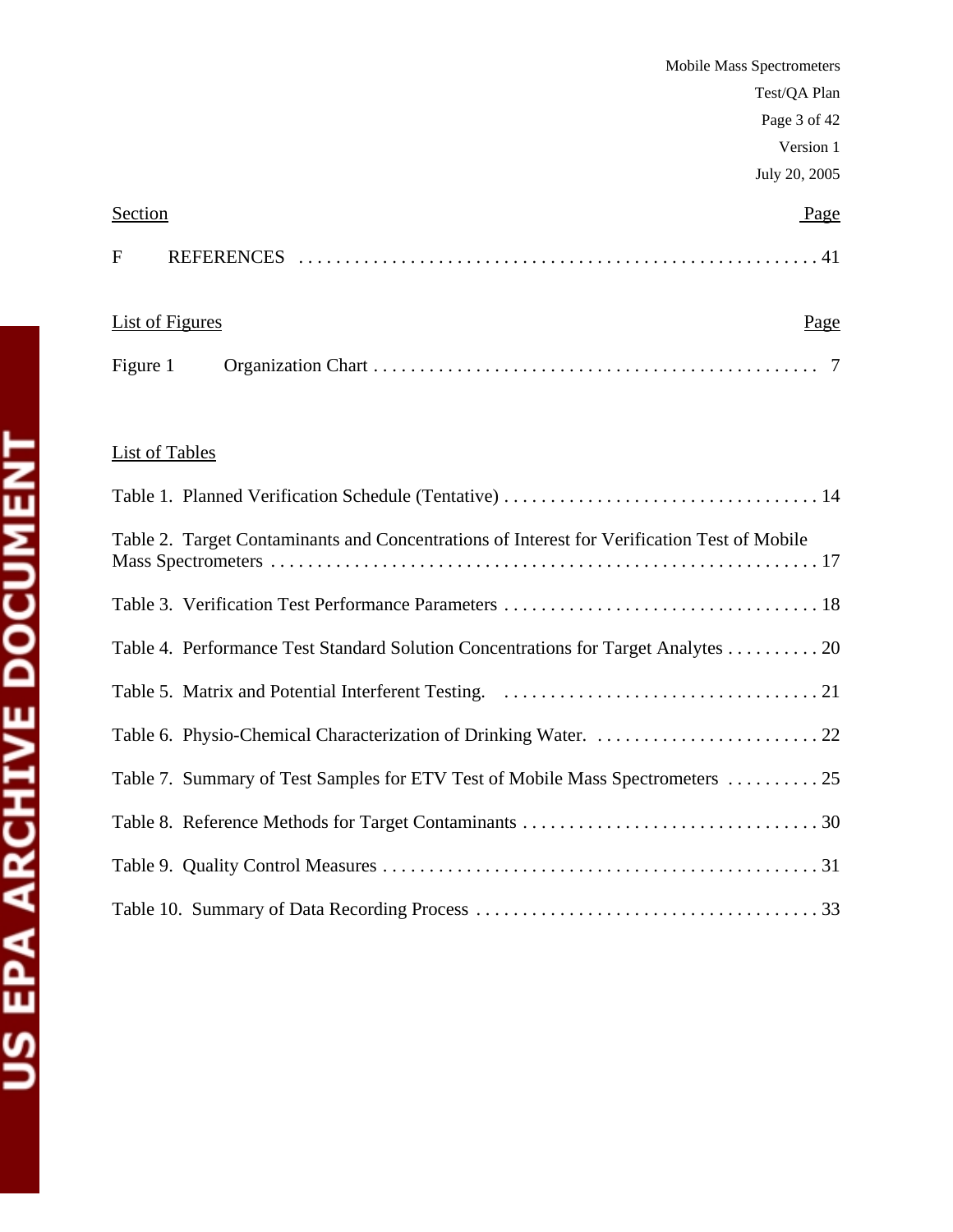Mobile Mass Spectrometers Test/QA Plan Page 4 of 42 Version 1 July 20, 2005

# ETV Advanced Monitoring Systems Center

Test/QA Plan for Verification of Mobile Mass Spectrometers

Version 1

July 20, 2005

# VENDOR ACCEPTANCE:

Name \_\_\_\_\_\_\_\_\_\_\_\_\_\_\_\_\_\_\_\_\_\_\_\_\_\_\_\_\_\_\_\_\_\_

Company \_\_\_\_\_\_\_\_\_\_\_\_\_\_\_\_\_\_\_\_\_\_\_\_\_\_\_\_\_\_\_

Date \_\_\_\_\_\_\_\_\_\_\_\_\_\_\_\_\_\_\_\_\_\_\_\_\_\_\_\_\_\_\_\_\_\_\_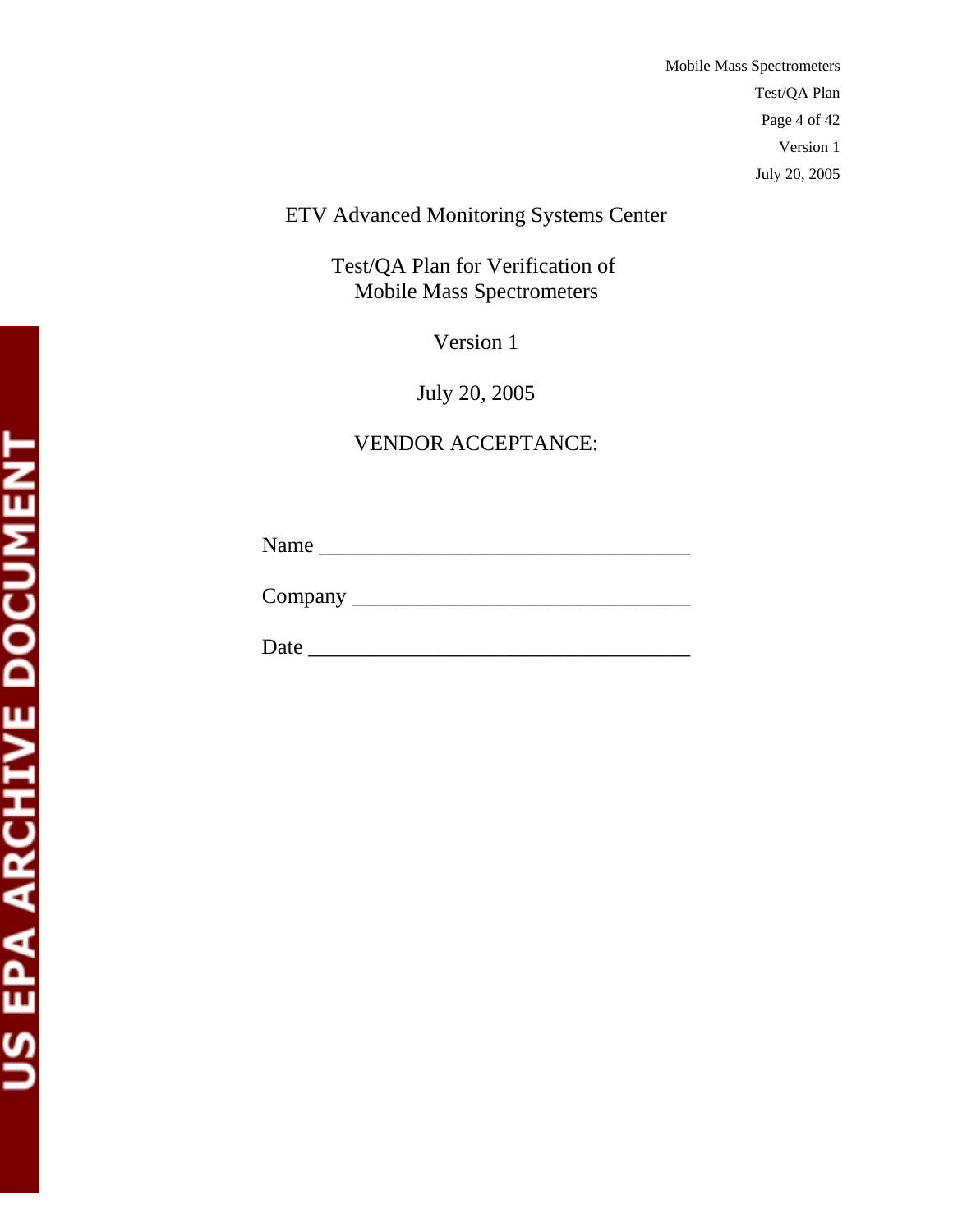Mobile Mass Spectrometers Test/QA Plan Page 5 of 42 Version 1 July 20, 2005

#### **A3 DISTRIBUTION LIST**

Mobile Mass Spectrometer Vendor Mr. John Hintenach Constellation Technology Corporation 7887 Bryan Dairy Road Suite 100 Largo, FL 33777-1498

Ms. Carol Thielen INFICON Two Technology Place E. Syracuse, NY 13057

EPA ETV AMS Center Management Robert G. Fuerst U.S. Environmental Protection Agency National Exposure Research Laboratory Environmental Technology Verification Program Advanced Monitoring Systems Center 4930 Page Road Research Triangle Park, NC 27703-8052

Ms. Elizabeth A. Betz U.S. Environmental Protection Agency-HEASD National Exposure Research Laboratory E205-01 USEPA Mailroom Research Triangle Park, NC 27711

Verification Testing Organization: Ms. Amy Dindal Dr. Christropher Fricker Mr. Raj Mangaraj Ms. Karen Riggs Mr. Zachary Willenberg Battelle 505 King Ave. Columbus, OH 43201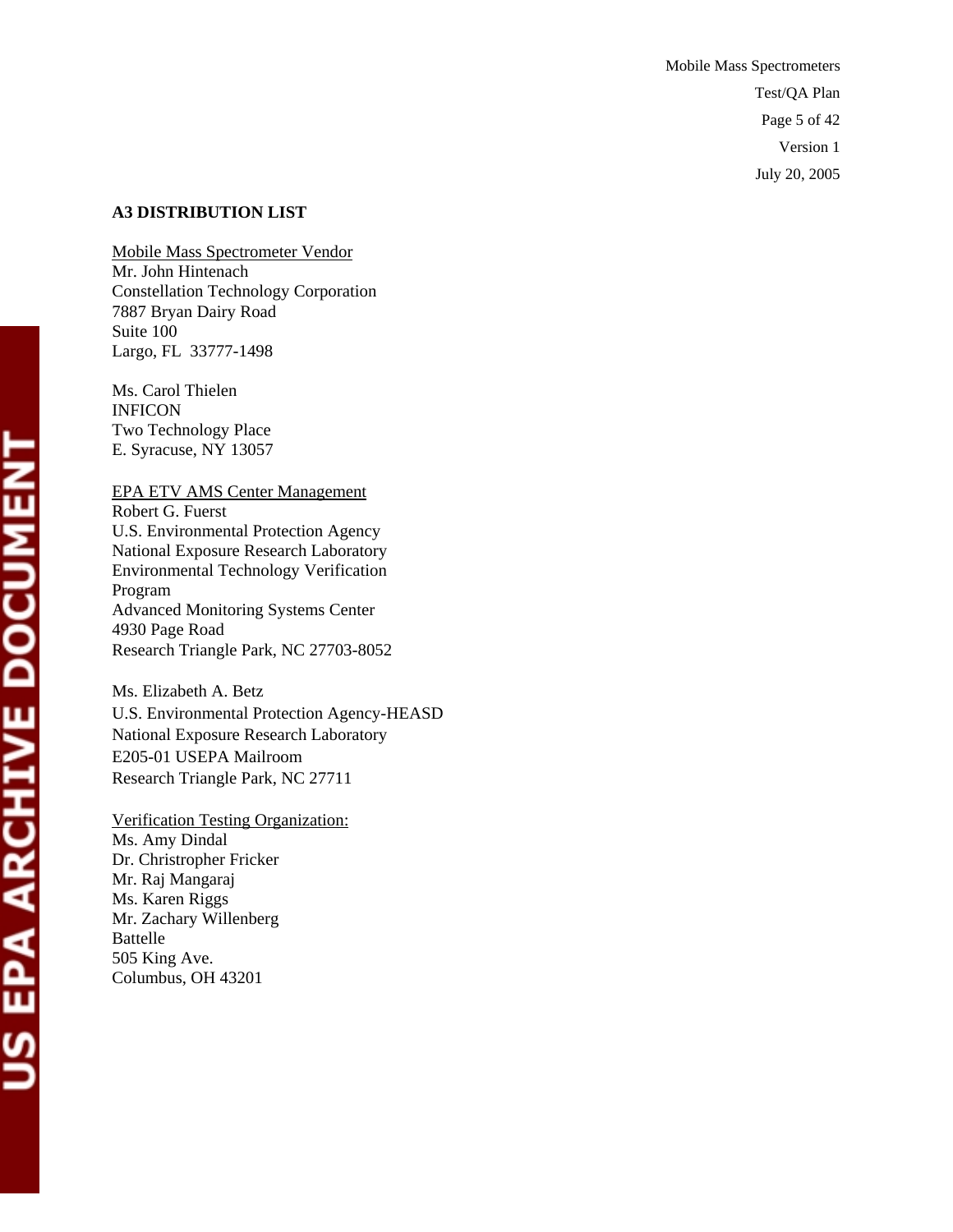Mobile Mass Spectrometers Test/QA Plan Page 6 of 42 Version 1 July 20, 2005

#### **SECTION A**

#### **PROJECT MANAGEMENT**

#### **A4 VERIFICATION TEST ORGANIZATION**

The verification test will be conducted under the auspices of the U.S. Environmental Protection Agency (EPA) through the Environmental Technology Verification (ETV) Program. It will be performed by Battelle, which is managing the ETV Advanced Monitoring Systems (AMS) Center through a cooperative agreement with EPA. The scope of the AMS Center covers verification of monitoring technologies for contaminants and natural species in air, water, and soil.

The daily operations of this verification test will be coordinated and supervised by Battelle personnel, with the participation of the vendors who will provide their mobile mass spectrometers for verification testing. The testing will be conducted at Battelle in Columbus and West Jefferson, Ohio. Staff from Battelle will oversee operation of the mobile mass spectrometers during periods of routine operation. Each vendor will provide one mobile mass spectrometer and training to Battelle staff on the use of the instrument. After the vendor is sufficiently satisfied in the training of Battelle staff, the vendor will sign a consent form. Quality assurance (QA) oversight will be provided by the Battelle Quality Manager. The organization chart in Figure 1 identifies the responsibilities of the organizations and individuals associated with the verification test. Roles and responsibilities are defined in the subsequent section.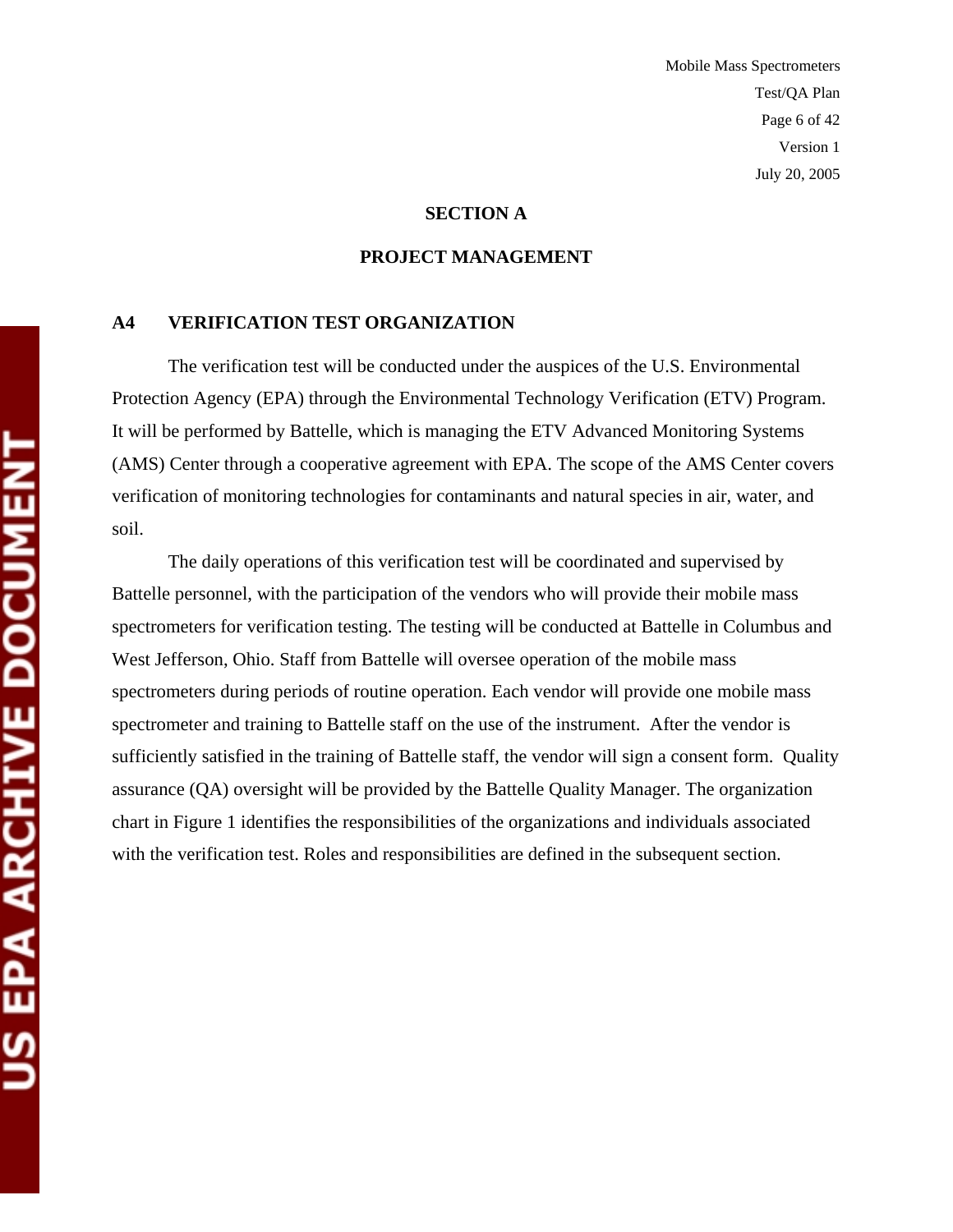Mobile Mass Spectrometers Test/QA Plan Page 7 of 42 Version 1 July 20, 2005



**Figure 1. Organization Chart**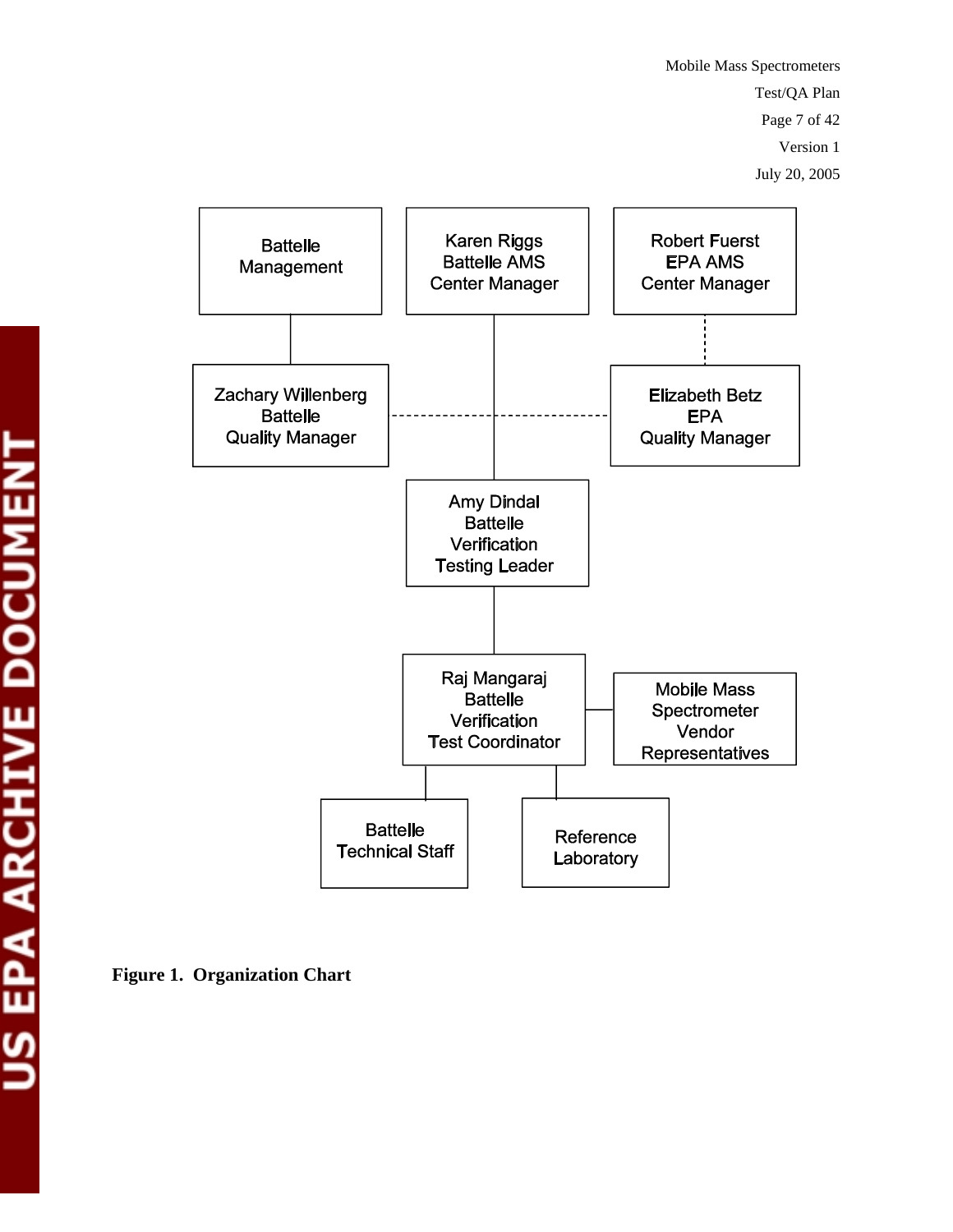#### **A4.1 Battelle**

Mr. Raj Mangaraj is the AMS Center's Verification Test Coordinator for this test. In this role, Mr. Mangaraj will have overall responsibility for ensuring that the technical, schedule, and cost goals established for the verification test are met. Specifically, Mr. Mangaraj will:

- Assemble a team of qualified technical staff to conduct the verification test.
- Direct the team in performing the verification test in accordance with this test/QA plan.
- Ensure that all quality procedures specified in the test/QA plan and in the AMS Center Quality Management Plan<sup>1</sup> (QMP) are followed.
- Prepare the draft test/QA plan, verification reports, and verification statements.
- Revise the draft test/QA plan, verification reports, and verification statements in response to reviewers' comments.
- Respond to any issues raised in assessment reports and audits, including instituting corrective action as necessary.
- Serve as the primary point of contact for vendor representatives.
- Coordinate distribution of final test/QA plan, verification reports, and verification statements.
- Establish a budget for the verification test and manage staff to ensure the budget is not exceeded.
- Ensure that confidentiality of sensitive vendor information is maintained.

Ms. Amy Dindal is the Verification Testing Leader for the AMS Center. As such, Ms. Dindal will provide technical guidance and oversee the various stages of verification testing. She will:

- Support Mr. Mangaraj in preparing the test/QA plan and organizing the testing.
- Review the draft and final test/QA plan.
- Review the draft and final verification reports and verification statements.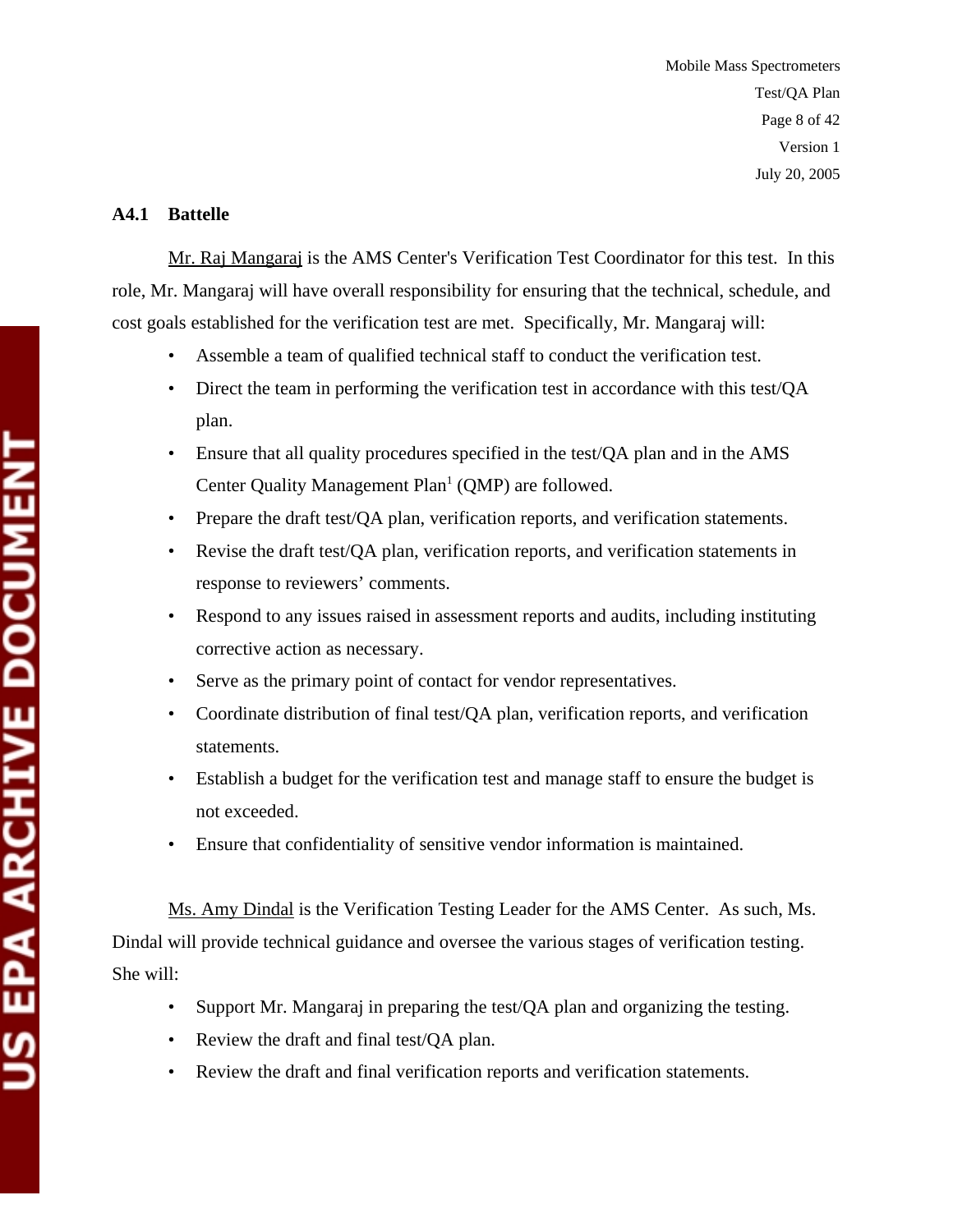Ms. Karen Riggs is Battelle's manager for the AMS Center. Ms. Riggs will

- Review the draft and final test/QA plan.
- Review the draft and final verification reports and verification statements.
- Ensure that necessary Battelle resources, including staff and facilities, are committed to the verification test.
- Ensure that confidentiality of sensitive vendor information is maintained.
- Support Mr. Mangaraj in responding to any issues raised in assessment reports and audits.
- Maintain communication with EPA's technical and quality managers.
- Issue a stop work order if Battelle or EPA QA staff discovers adverse findings that will compromise test results.

Battelle Technical Staff will support Mr. Mangaraj in planning and conducting the verification test. The responsibilities of the technical staff will be to:

- C Become familiar with the operation and maintenance of the mobile mass spectrometers through instruction by the vendors.
- C Assure that test procedures and data acquisition are conducted according to this test/QA plan.
- C Assure that the data from each mobile mass spectrometer are recorded and transmitted to the Verification Test Coordinator.
- C Provide input on test procedures, instrument operation, and maintenance for the draft verification reports.
- C Perform statistical calculations specified in this test/QA plan.
- C Provide results of statistical calculations and associated discussion for the verification reports as needed.
- C Support Mr. Mangaraj in responding to any issues raised in assessment reports and audits related to statistics and data reduction as needed.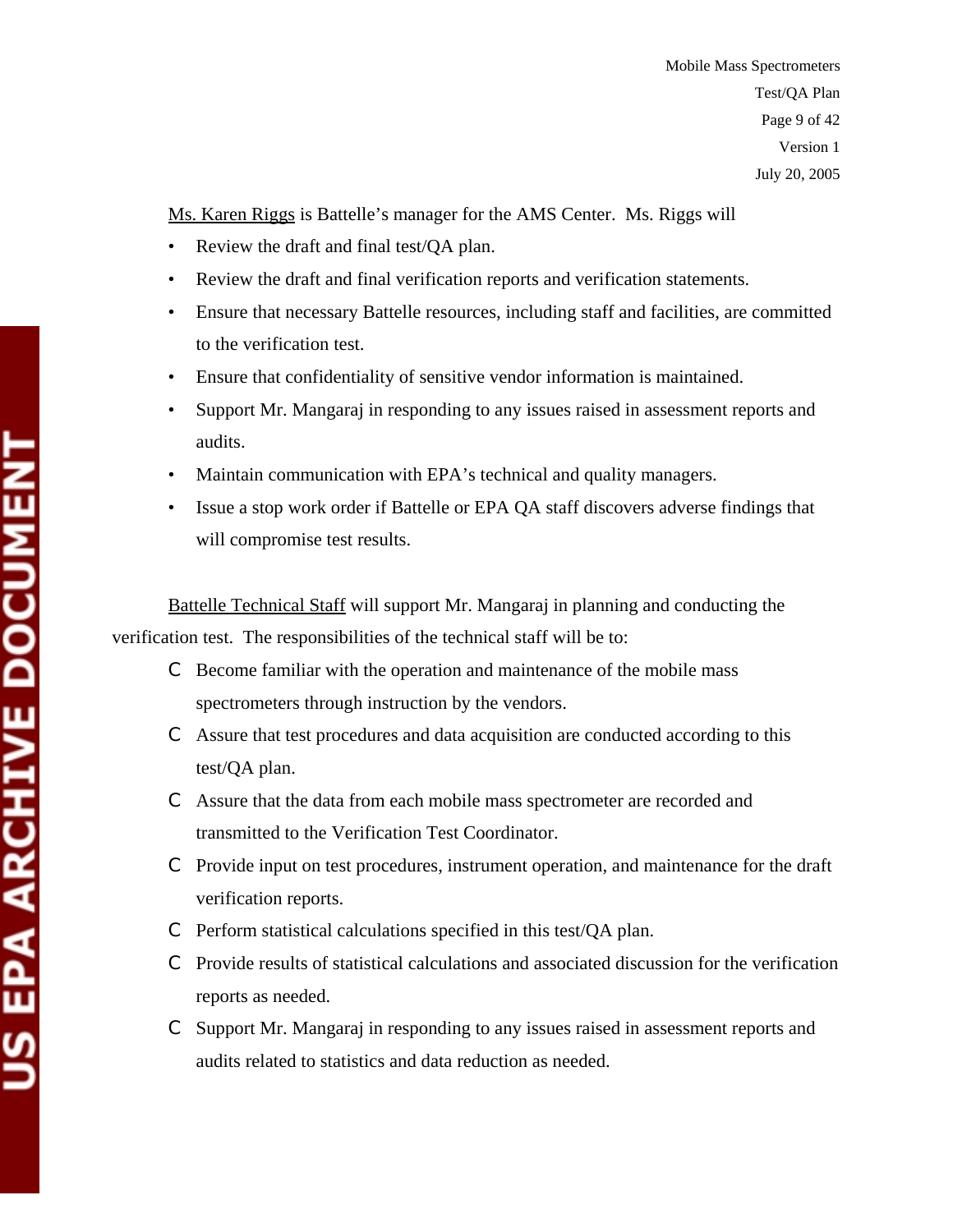Mr. Zachary Willenberg is Battelle's Quality Manager for the AMS Center. Mr. Willenberg or his designee will:

- Review the draft and final test/QA plan.
- Conduct a technical systems audit at least once during the verification test, or designate other QA staff to conduct the audit.
- Audit at least 10% of the verification data.
- Prepare and distribute an assessment report for each audit.
- Verify implementation of any necessary corrective action.
- Request that Battelle's AMS Center Manager issue a stop work order if audits indicate that data quality is being compromised.
- Provide a summary of the QA/QC activities and results for the verification reports.
- Review the draft and final verification reports and verification statements.
- Assume overall responsibility for ensuring that the test/QA plan is followed.

# **A4.2 Mobile Mass Spectrometers Vendors**

The responsibilities of the mobile mass spectrometer vendors are as follows:

- Review and provide comments on the draft test/QA plan.
- Accept (by signature of a company representative) the EPA-approved test/QA plan prior to test initiation (see page 4).
- Provide one mobile mass spectrometer for evaluation during the verification test.
- Provide all other equipment/supplies/reagents/consumables needed to operate their mobile mass spectrometer for the duration of the verification test.
- Supply a representative to train Battelle staff on the mobile mass spectrometer so that they will be able to operate the technology during the verification test.
- Provide maintenance and repair support for their mobile mass spectrometers, on-site if necessary, throughout the duration of the verification test.
- Review and provide comments on the draft verification report and verification statement for their respective mobile mass spectrometers.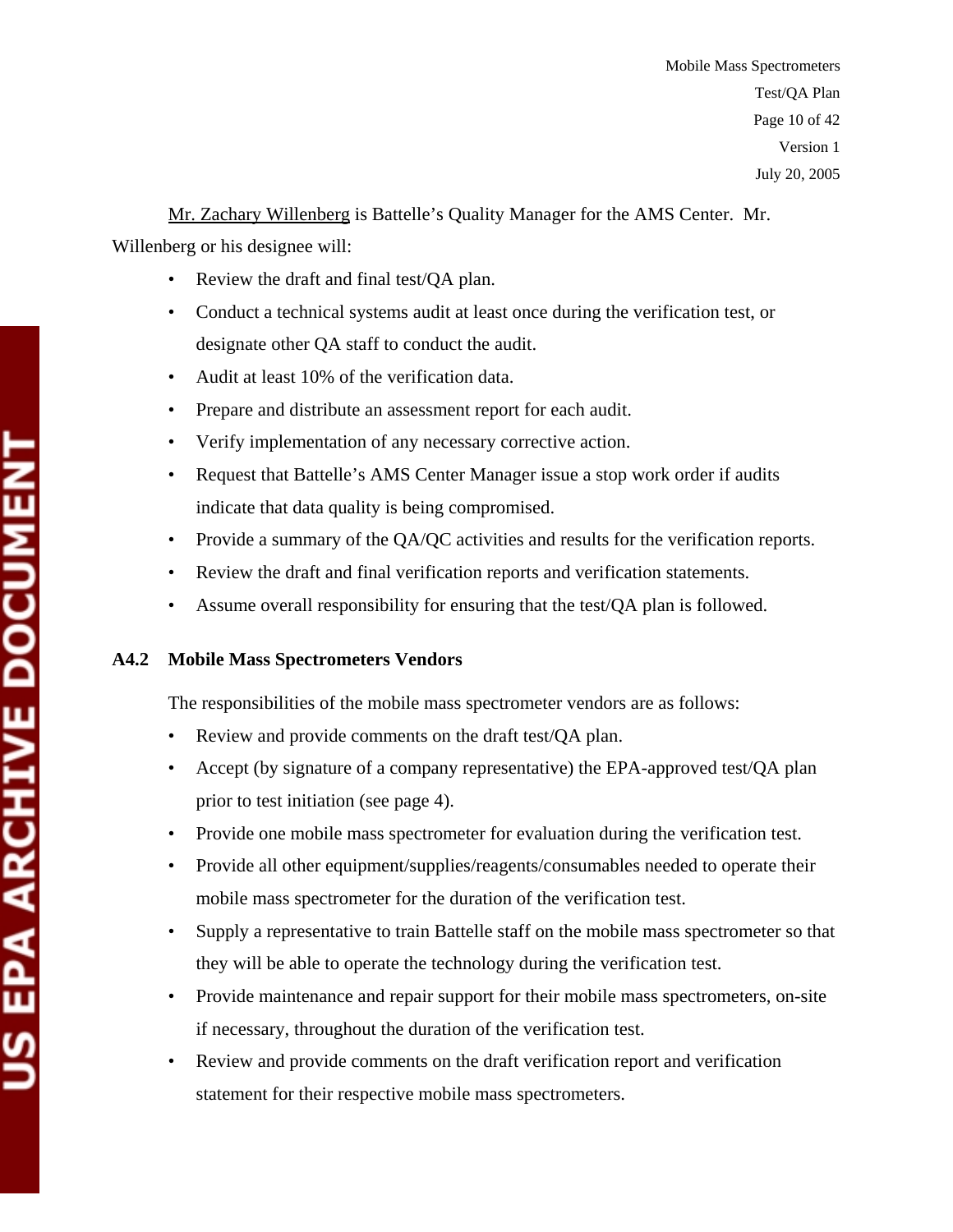# **A4.3 EPA**

EPA's responsibilities in the AMS Center are based on the requirements stated in the Environmental Technology Verification Program Quality Management Plan (EPA QMP).<sup>2</sup> The roles of specific EPA staff are as follows:

Ms. Elizabeth Betz is EPA's AMS Center Quality Manager. For the verification test, Ms. Betz will:

- C Review the draft test/QA plan.
- C Perform at her option one external technical system audit during the verification test. Notify the EPA AMS Center Manager of the need for a stop work order if external audit indicates that data quality is being compromised.
- C Prepare and distribute an assessment report summarizing results of an external audit.
- C Review draft verification reports and verification statements.

Mr. Robert Fuerst is EPA's manager for the AMS Center. Mr. Fuerst will:

- C Review the draft test/QA plan.
- C Approve the final test/QA plan.
- C Review the draft verification reports and verification statements.
- C Oversee the EPA review process for the test/QA plan, verification reports and verification statements.
- C Coordinate the submission of verification reports and verification statements for final EPA approval.
- C Notify the Battelle AMS Center Manager if EPA audits indicate a stop work order is necessary.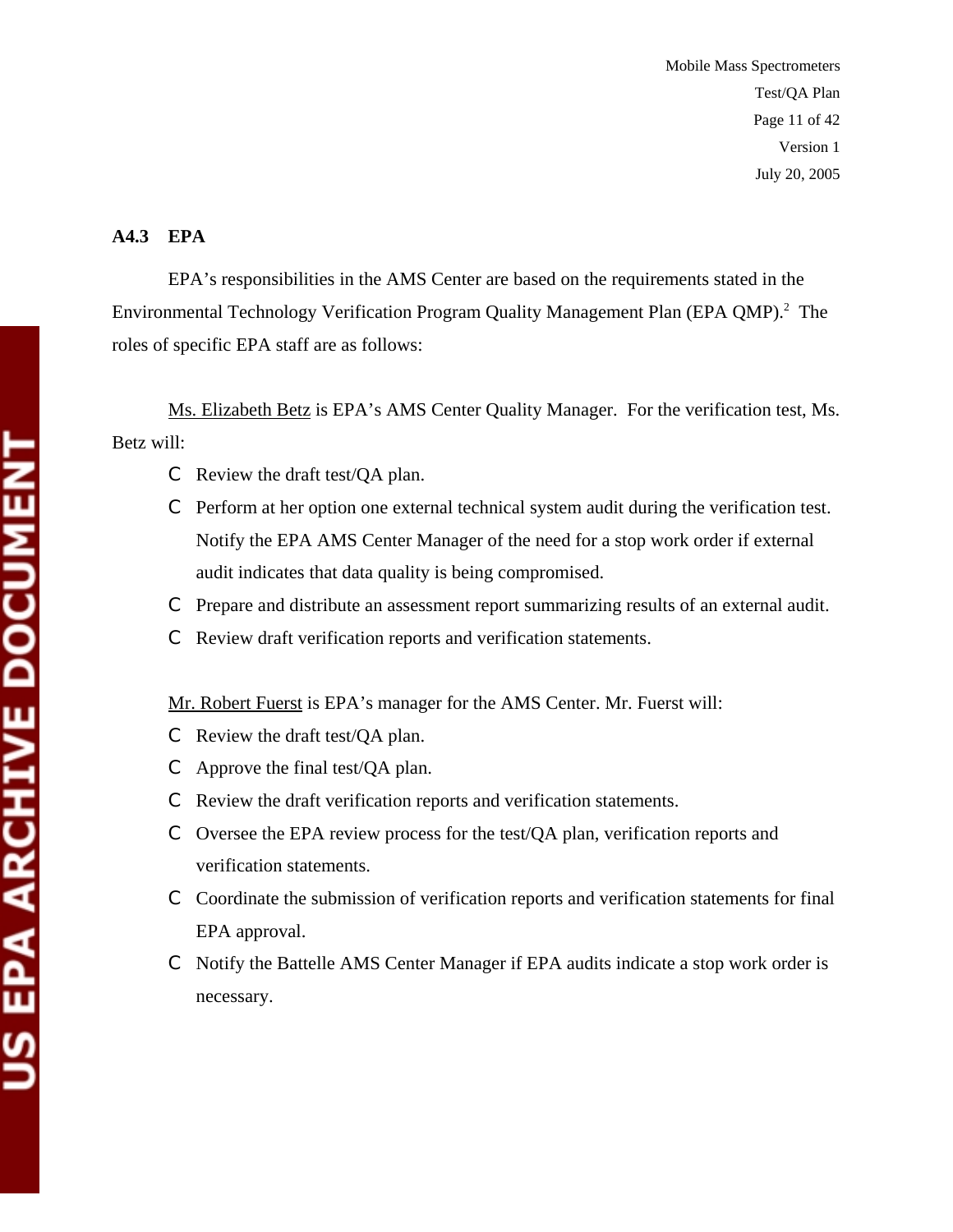#### **A4.4 Subcontract Laboratory**

Any laboratory that is providing reference measurements will follow the requirements of reference methods as well as the QC requirements as stated in this test/QA plan. The responsibilities of this laboratory will include:

- C Proper receipt and handling of sample material.
- C Accurate measurement of target analyte.
- C Submission of data and any supporting documents.
- C Analysis and reporting of performance evaluation (PE) samples.
- C Participation in audit by Battelle AMS Quality Manager or EPA AMS Quality Manager.

#### **A5 BACKGROUND**

The ETV Program's AMS Center conducts third-party performance testing of commercially available technologies that detect or monitor natural species or contaminants in air, water, and soil. Stakeholder committees of buyers and users of such technologies recommend technology categories, and technologies within those categories, as priorities for testing. Mobile mass spectrometers were identified as a priority water security technology category through the AMS Center stakeholder process. Mobile mass spectrometers are a subset of mass spectrometers that include portable systems (i.e., those able to carried by the user) and field-transportable systems (i.e., systems modified specifically so that they may be able to be taken outside of a fixed laboratory setting).

#### **A6 VERIFICATION TEST DESCRIPTION AND SCHEDULE**

#### **A6.1 Summary of Technology Category**

The technology category to be tested in this verification test is mobile mass spectrometers to be used in support of drinking water security. The performance of the mobile mass spectrometers will be based on the analysis of target contaminants at levels of concern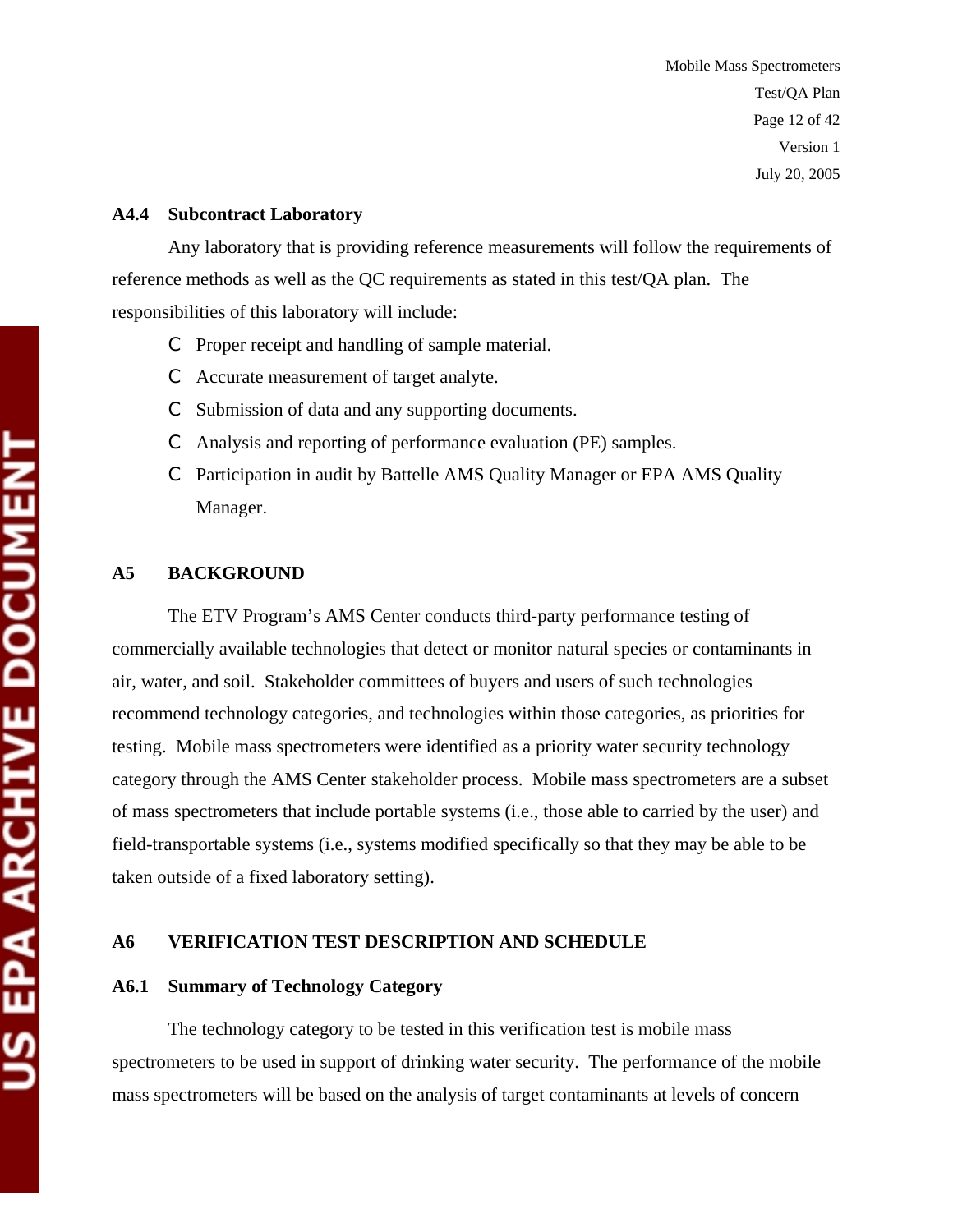Mobile Mass Spectrometers Test/QA Plan Page 13 of 42 Version 1 July 20, 2005

using lethal dose  $(LD_{50})$  or maximum contaminant level (MCL) concentrations. Many volatile and semivolatile contaminants in water are typically detected using bench-top mass spectrometers in a traditional laboratory setting. However, the instruments to be verified in this test are portable units designed to be taken outside of the typical laboratory setting for "field" analysis. This portability offers an advantage for first-responders and other users that maybe seeking to obtain chemical information when time, sampling and other limitations require analysis outside of the typical laboratory setting.

Typically, the mobile mass spectrometers are composed of four components: a separation technique, an ion source, a means of ion separation or filtering, and an ion detector. There are a number of different means of ion separation including time of flight, ion trap, quadrupole mass filter, and quadrupole ion trap. The instruments that will be evaluated in this verification test include gas chromatography (GC) as a separation technique prior to detection by the mass spectrometer.

In performing the verification test, Battelle will follow the technical and QA procedures specified in this test/QA plan and will comply with the data quality requirements in the AMS Center QMP<sup>1</sup>.

#### **A6.2 Verification Schedule**

Table 1 shows the planned schedule of activities in testing and data analysis/reporting in this verification test. As shown in Table 1, the test of mobile mass spectrometers is planned to begin in August 2005. The test will be conducted in three parts. Volatile organic contaminants and pesticides will be tested first. The second part will repeat a portion of the verification test in a field setting. For this test, a field setting will be defined as a setting outside of a laboratory. Finally, testing using dilute solutions of chemical warfare agent (CWA) will be conducted in a chemical surety facility. Following the completion of the testing effort, a separate verification report will be drafted for each mass spectrometer, reviewed, and submitted to EPA for final signature. Concurrent measurements will be conducted using laboratory reference methods where and when applicable.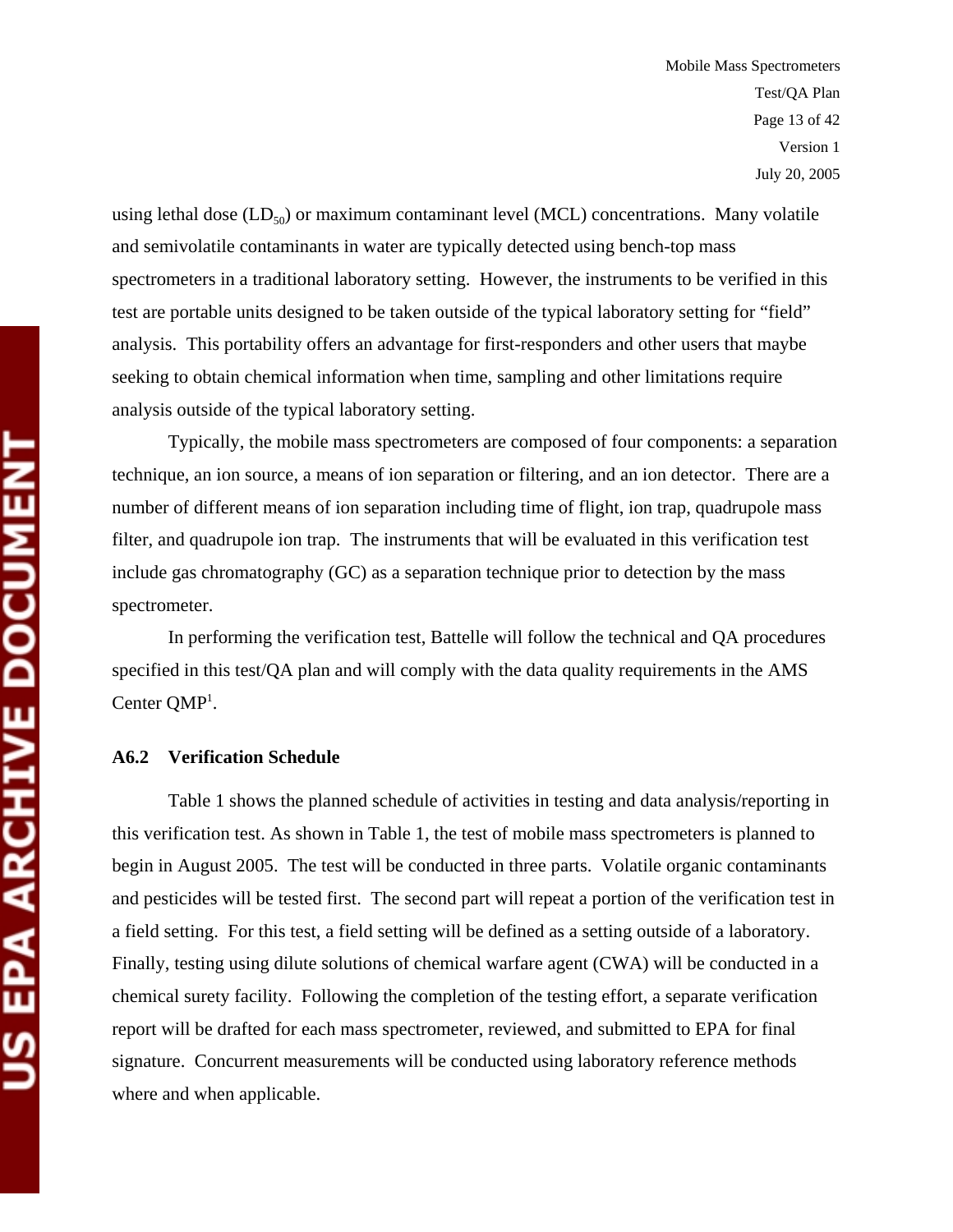Mobile Mass Spectrometers Test/QA Plan Page 14 of 42 Version 1 July 20, 2005

# **Table 1. Planned Verification Schedule (Dates Subject to Change)**

| <b>Month</b>          | <b>Test Activity</b>                                                                                                                                                                            |                                                                                                                                                                                                |  |  |
|-----------------------|-------------------------------------------------------------------------------------------------------------------------------------------------------------------------------------------------|------------------------------------------------------------------------------------------------------------------------------------------------------------------------------------------------|--|--|
| (2005)                | <b>Verification Activities</b>                                                                                                                                                                  | <b>Data Analysis and Reporting</b>                                                                                                                                                             |  |  |
| August                | Install mass spectrometers in<br>laboratory<br>Undergo training by vendors<br>Perform tests with volatile organic<br>contaminants (VOC) and pesticides<br>Submit samples for reference analysis | Begin preparation of report template<br>Compile data from VOC and pesticide testing<br>Review and summarize operator observations<br>Compile data packages for reference analyses              |  |  |
| September             | Repeat portion of testing in field<br>setting<br>Test with CWA<br>Submit samples for reference analysis                                                                                         | Compile data from field testing<br>Compile data fromCWA testing<br>Complete summary of operator observations<br>Finalize results for reference analyses<br>Complete common sections of reports |  |  |
| October               | Decontamination of mobile mass<br>spectrometers<br>Return instruments to vendors as<br>soon as items are cleared for release                                                                    | Complete report sections on reference method<br>comparisons<br>compose draft reports                                                                                                           |  |  |
| November/<br>December |                                                                                                                                                                                                 | Internal review of draft reports<br>Vendor review of draft reports<br>Revise draft reports<br>Peer review of draft reports                                                                     |  |  |
| January/<br>February  |                                                                                                                                                                                                 | Revise draft reports<br>Submit final reports for EPA approval                                                                                                                                  |  |  |

The test procedures are described in Section B of this test/QA plan. The mobile mass spectrometers will be calibrated per vendors' instructions. The calibrated mobile mass spectrometers will subsequently be challenged with performance testing (PT) standard solutions and various fortified water samples.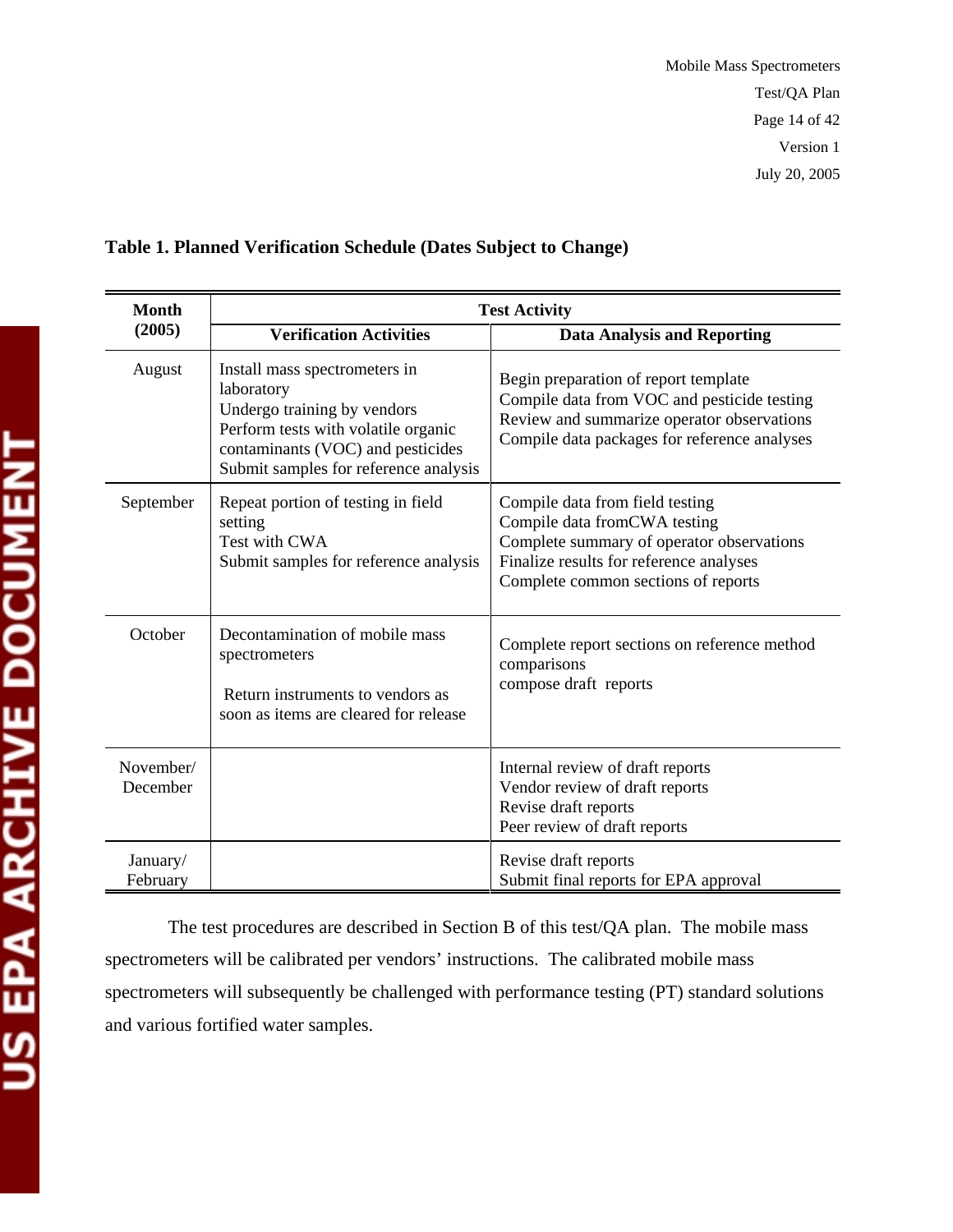#### **A6.3 Test Facility**

The verification test will take place at Battelle. A portion of the test will also be conducted in a field (non-laboratory) environment. Testing with CWA will take place at the Hazardous Materials Research Center (HMRC). The HMRC, located in the North area of Battelle's West Jefferson Campus, is an ISO 9001 certified facility. The HMRC and its personnel have the demonstrated capability for storing and safely handling CWA, Class A poisons, toxins, agent simulants and other hazardous materials. The HMRC laboratories meet or exceed all requirements for the safe use, storage, decontamination, and accountability of CWA as defined by Army Regulation 50-6 (Chemical Surety)<sup>3</sup>. Operations within the laboratories always are conducted in accordance with Battelle's Chemical Safety Information Program<sup>4</sup>.

#### **A7 QUALITY OBJECTIVES**

This verification test will evaluate the performance of mobile mass spectrometers for identification and quantification of target contaminants in water. This evaluation will include comparisons to reference methods when available and where applicable. The Battelle Quality Manager or his designee will perform a technical systems audit (TSA) at least once during this verification test and will audit at least 10% of the verification data acquired. The EPA Quality Manager also may conduct an independent TSA, at her discretion.

#### **A8 SPECIAL TRAINING/CERTIFICATION**

Documentation of training related to technology testing, field testing, data analysis, and reporting is maintained for all Battelle technical staff in training files at their respective locations. For this test, it should be noted that an operator or operators with prior GC/MS experience will be used. CWA testing will be conducted by staff with the appropriate training, as outlined in HMRC Chemical Hygiene Plan<sup>5</sup>. The Battelle Quality Manager will verify the presence of appropriate training records prior to the start of testing. The technology vendor will be required to train those staff prior to the start of testing. Battelle will document this training with a vendor training form,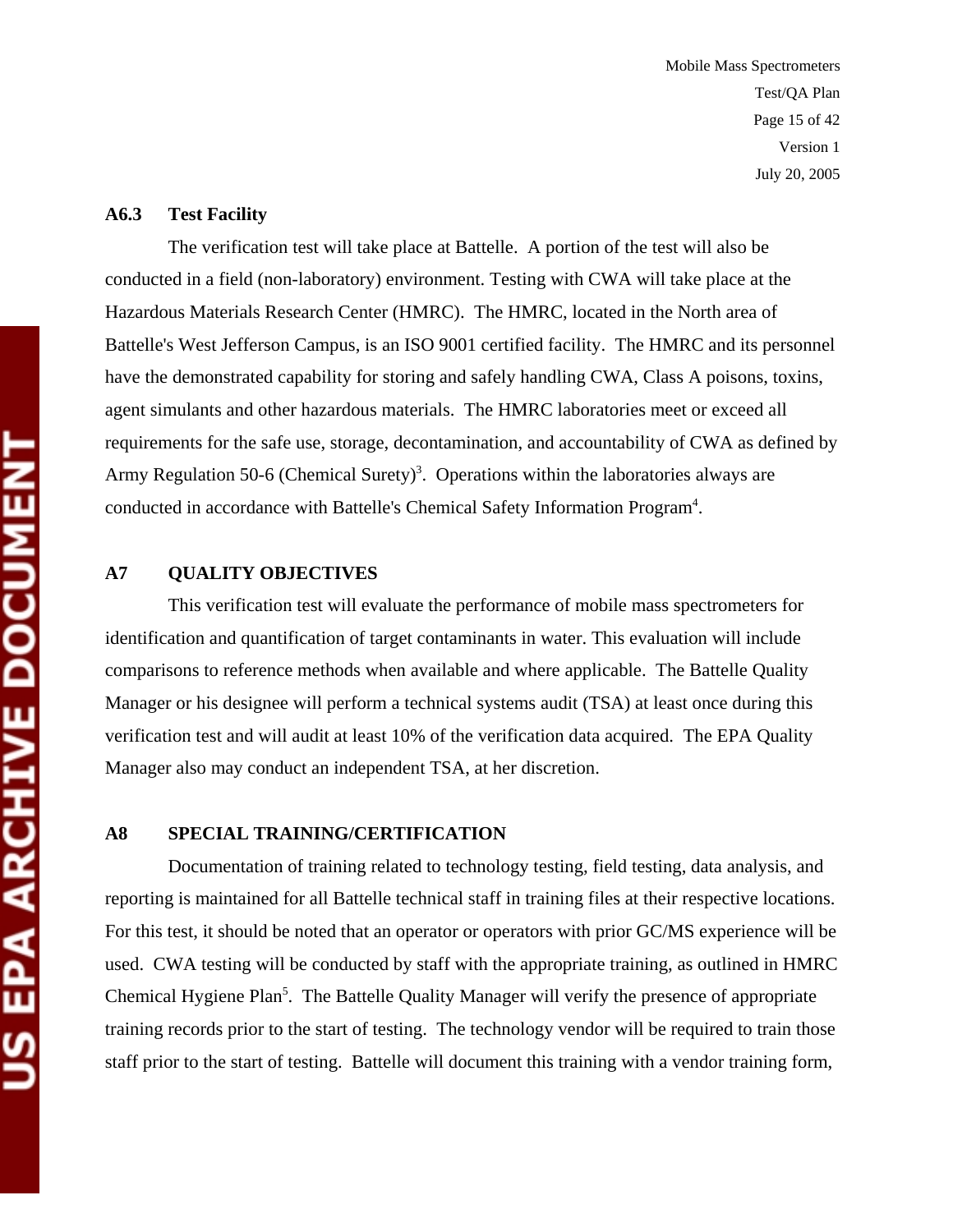signed by the vendor, that states which specific Battelle staff have been trained on the mobile mass spectrometer.

#### **A9 DOCUMENTATION AND RECORDS**

The records for this verification test will be contained in the test/QA plan, chain-ofcustody forms, laboratory record books (LRB), data collection forms, electronic files (both raw data and spreadsheets), and the final verification report. All of these records will be maintained in the Verification Test Coordinator's office during the test and will be transferred to permanent storage at Battelle's Records Management Office at the conclusion of the verification test. All Battelle LRBs are stored indefinitely, either by the Verification Test Coordinator or Battelle's Records Management Office. EPA will be notified before disposal of any files. Section B10 further details the data recording practices and responsibilities.

All written records must be in ink. Any corrections to notebook entries, or changes in recorded data, must be made with a single line through the original entry. Explanations will accompany all non-obvious corrections. The correction is then initialed and dated by the person making the correction. In all cases, strict confidentiality of data from each vendor's instrument, and strict separation of data from different instruments, will be maintained. Separate files (including manual records, printouts, and/or electronic data files) will be kept for each instrument.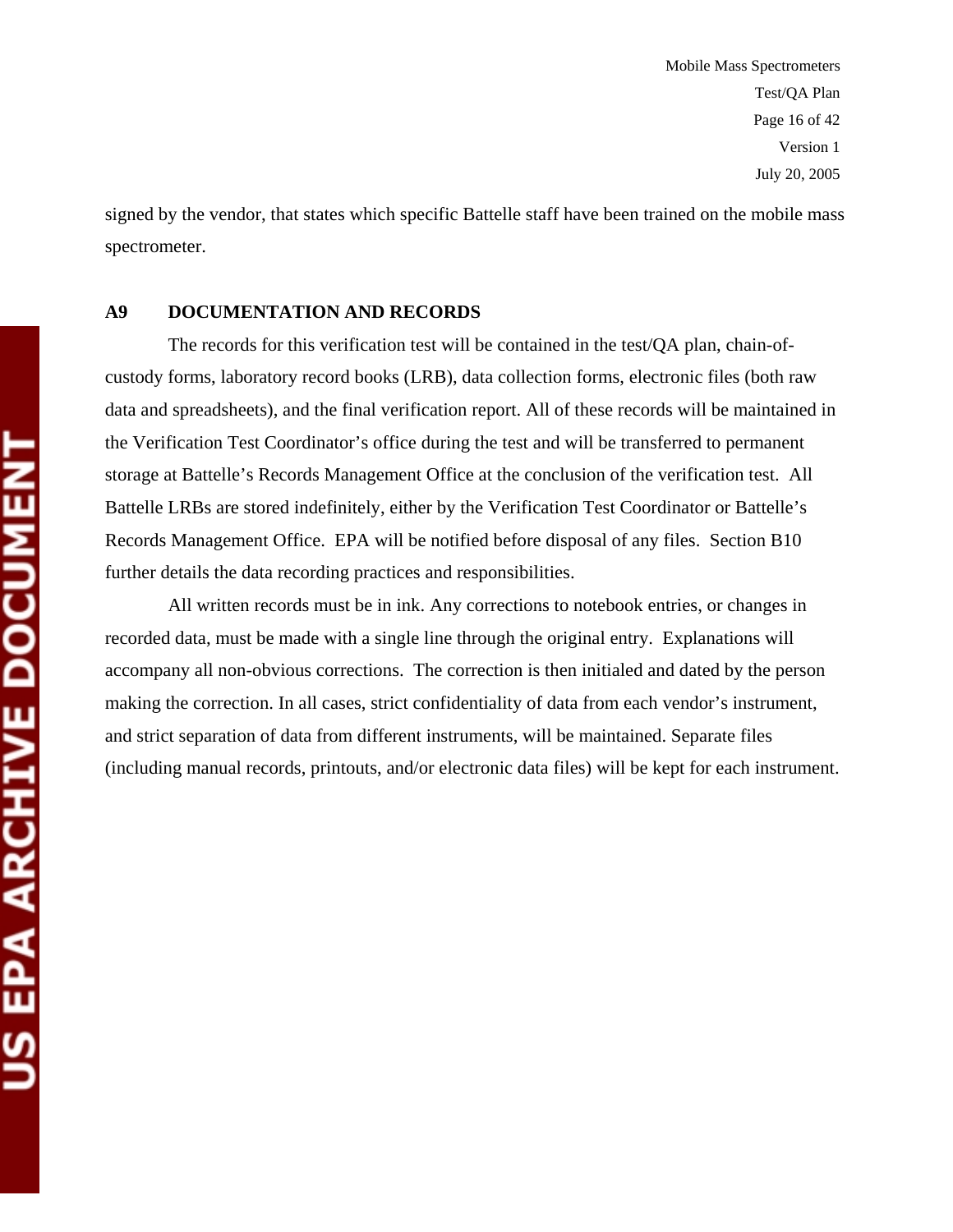Mobile Mass Spectrometers Test/QA Plan Page 17 of 42 Version 1 July 20, 2005

#### **SECTION B**

#### **MEASUREMENT AND DATA ACQUISITION**

#### **B1 EXPERIMENTAL DESIGN**

This test will specifically address the verification of mobile mass spectrometers for identification and quantification of target contaminants in water (listed in Table 2) by evaluating the accuracy, precision, linearity, sensitivity, and stability of each instrument in the analysis of various water matrices. This target analyte list represents the maximum number of contaminants to be tested and each technology will only be tested on target contaminants specified by the vendor. The mobile mass spectrometers will be evaluated for the performance parameters summarized in Table 3 and discussed in detail in the following sections.

# **Table 2. Target Contaminants and Concentrations of Interest for Verification Test of Mobile Mass Spectrometers**

| Contaminant                         | CAS#       | $LD_{50}$ (mg/L)<br>Corresponding<br>Concentration <sup>a</sup> | MCL <sup>d</sup> (mg/L) |
|-------------------------------------|------------|-----------------------------------------------------------------|-------------------------|
| $\overline{\mathsf{Nx}}_\mathsf{p}$ | 50782-69-9 | 2.1                                                             | n/a                     |
| $GB$ (sarin) $b$                    | 107-44-8   | 20                                                              | n/a                     |
| GD (soman) <sup>b</sup>             | 96-64-0    | 1.4                                                             | n/a                     |
| dicrotophos <sup>c</sup>            | 141-66-2   | 1400                                                            | n/a                     |
| $2,4-D$                             | 94-75-7    | n/a                                                             | 0.07                    |
| benzene                             | 71-43-2    | n/a                                                             | 0.005                   |
| toluene                             | 108-88-3   | n/a                                                             |                         |
| ethylbenzene                        | 100-41-4   | n/a                                                             | 0.7                     |
| xylenes (total)                     | 1330-20-7  | n/a                                                             | 10                      |

 $\rm a^{2}$  LD<sub>50</sub> concentrations in water determined using 70 kg individual consuming 250 mL of water

 $b$ LD<sub>50</sub> data obtained from USACHPPM MEG, Short-term Water-MEGs (these are cited in the notes for each chemical in Appendix D)

 ${}^cLD_{50}$  data obtained from Gosselin, R.E., et al., Clinical Toxicology of Commercial Products. 5<sup>th</sup> ed. Baltimore: Williams and Wilkins, 1984., p. II-291

<sup>d</sup> MCLs specified by EPA National Primary Drinking Water Regulation, 40 CFR Š141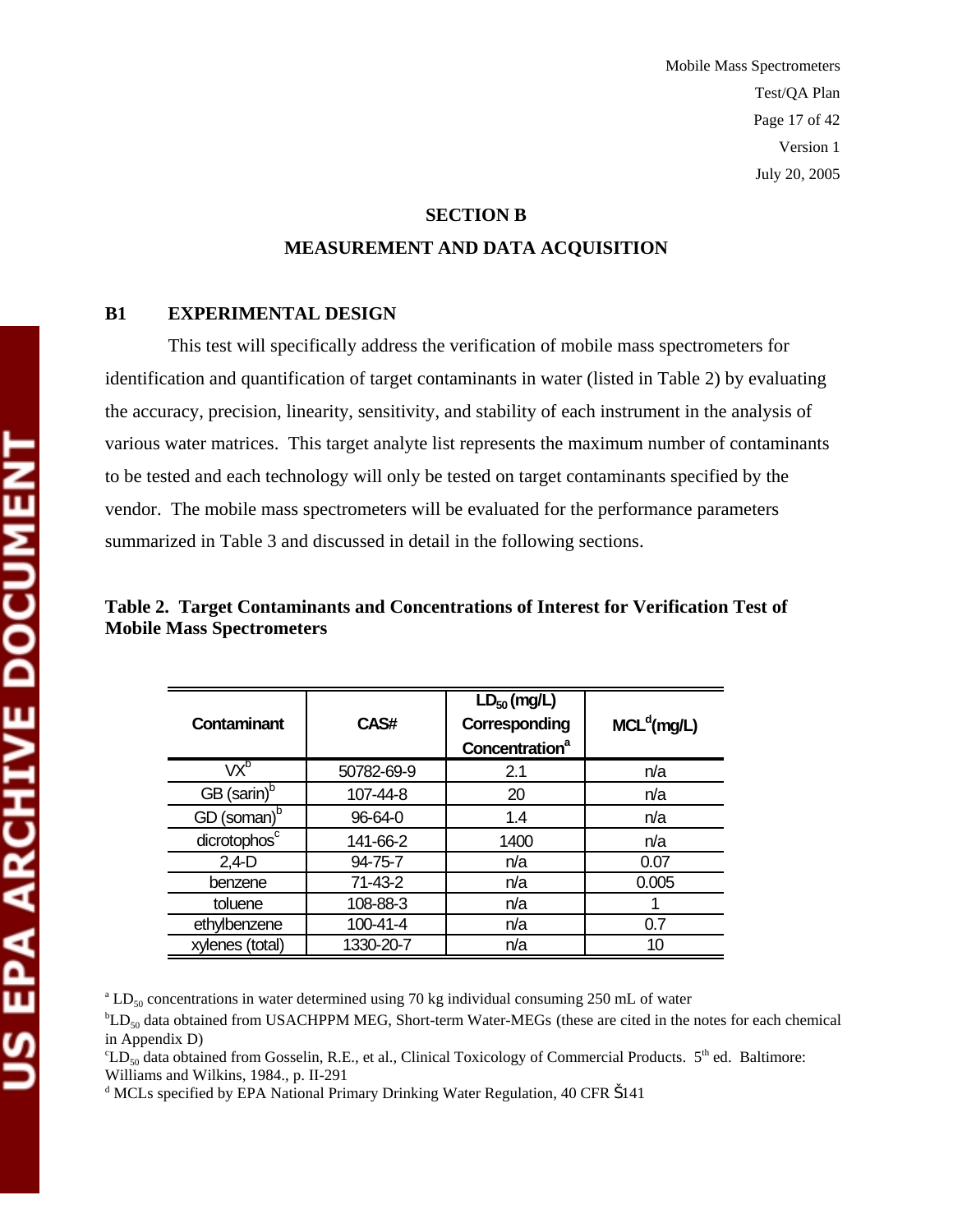#### **B1.1 Test Procedures**

The following sections describe the test procedures that will be used to evaluate each of the mobile mass spectrometer performance parameters listed in Table 3. Performance testing will be conducted on each instrument separately, and will follow the procedures specified by the vendor including analysis of quality control samples.The vendor will define all operational conditions including (but not limited to) chromatographic column, selected ions or mass scanning range, sample preparation method, injection technique, and temperature program.

|  |  |  | <b>Table 3. Verification Test Performance Parameters</b> |  |
|--|--|--|----------------------------------------------------------|--|
|--|--|--|----------------------------------------------------------|--|

| <b>Performance Parameter</b>                        | <b>Method of Evaluation</b>                                                                                                                                                                                                                                    |  |
|-----------------------------------------------------|----------------------------------------------------------------------------------------------------------------------------------------------------------------------------------------------------------------------------------------------------------------|--|
| Accuracy                                            | Comparison to nominal concentration of spiked target contaminants<br>(prepared in ASTM Type II water) as determined by reference method                                                                                                                        |  |
| Precision                                           | Determined by relative standard deviation of three replicate measurements                                                                                                                                                                                      |  |
| Linearity                                           | Determined by linear regression of performance test standard solutions                                                                                                                                                                                         |  |
| Sensitivity                                         | Determined by ability to detect target contaminants at and below<br>concentrations of interest (e.g., $LD_{50}$ , MCL); 10x serial dilutions on PT<br>standards will be performed until no change in instrument response is<br>observed for target contaminant |  |
| <b>Instrument Stability</b>                         | Determined by comparing result of PT standard analyzed at end of the<br>analytical sequence (defined as the entire list of samples to be analyzed on<br>each day of testing) to that of PT standard analyzed at beginning of<br>analytical sequence            |  |
| Potential Matrix and<br><b>Interference Effects</b> | Evaluation of performance in various matrices and in the presence of<br>potential interferents                                                                                                                                                                 |  |
| <b>Field Portability</b>                            | user requirements; site requirements; test will include analysis of "blind"<br>samples                                                                                                                                                                         |  |
| <b>Operational Factors</b>                          | Operator observations, clarity of instruction manual, user-friendliness of<br>software, records of needed and performed maintenance, use of expendable<br>supplies, and sample throughput                                                                      |  |

Samples will be prepared daily from stock solutions to minimize loss of target contaminants due to hydrolysis. For PT standards, two separate aliquots will be produced in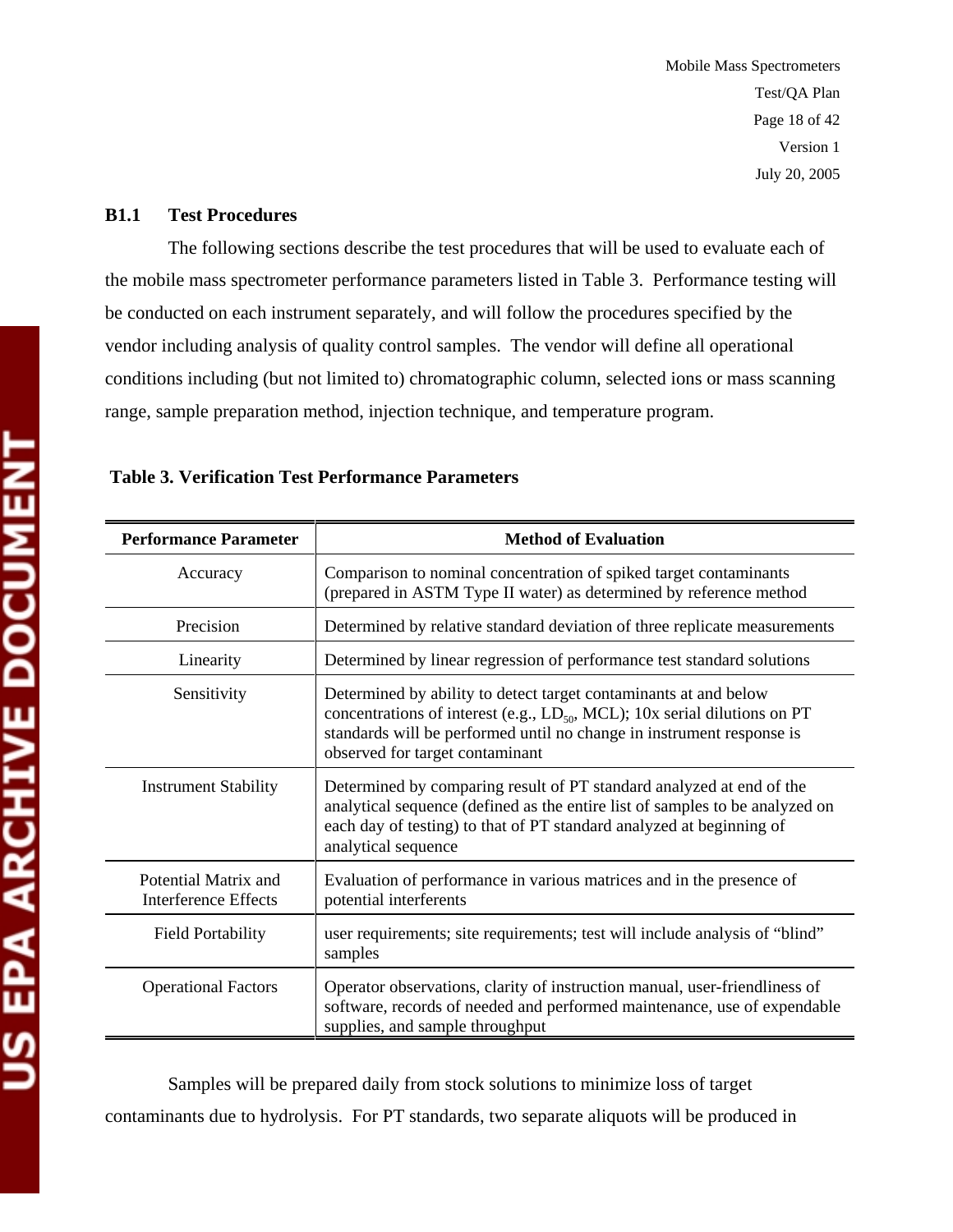Mobile Mass Spectrometers Test/QA Plan Page 19 of 42 Version 1 July 20, 2005

ASTM Type II water using the same procedure. One aliquot will be submitted for testing and the other aliquot will be submitted for reference measurement. Reference measurements will be conducted on performance test standards only. For CWA testing, a stock solution containing all of the three target contaminants (GB, GD, and VX) will be prepared in acetone. Stock solutions for the other contaminants will be similarly prepared in solvents that will minimize target contaminant degradation. All matrix samples will be dechlorinated and pH adjusted to pH 7 ( $\pm$  0.5) to minimize hydrolysis of CWA.

#### *B1.1.1 Accuracy, Precision, Linearity, Sensitivity, and Stability.*

Due to concerns regarding the stability of the target contaminants in water matrices, the evaluation of accuracy must be carefully approached so that degradation issues do not negatively impact the assessment of accuracy. As such, reference measurements will be conducted simultaneously or as close as possible to the measurements made with the mobile mass spectrometers. To verify the performance of the mobile mass spectrometers at the concentrations of interest for the target contaminants, PT standards will be prepared in ASTM Type II water. The target contaminant concentrations will be constructed to bracket concentrations of interest that are presented in Table 2. The concentrations of interest are calculated using  $LD_{50}$  values assuming a 70 kg individual consuming 250 mL of the contaminated water. When  $LD_{50}$  data are not available or feasible for testing, MCL, as defined by EPA National Primary Drinking Water Regulations, are used. See Table 4 for concentrations of the PT standards for the target analytes.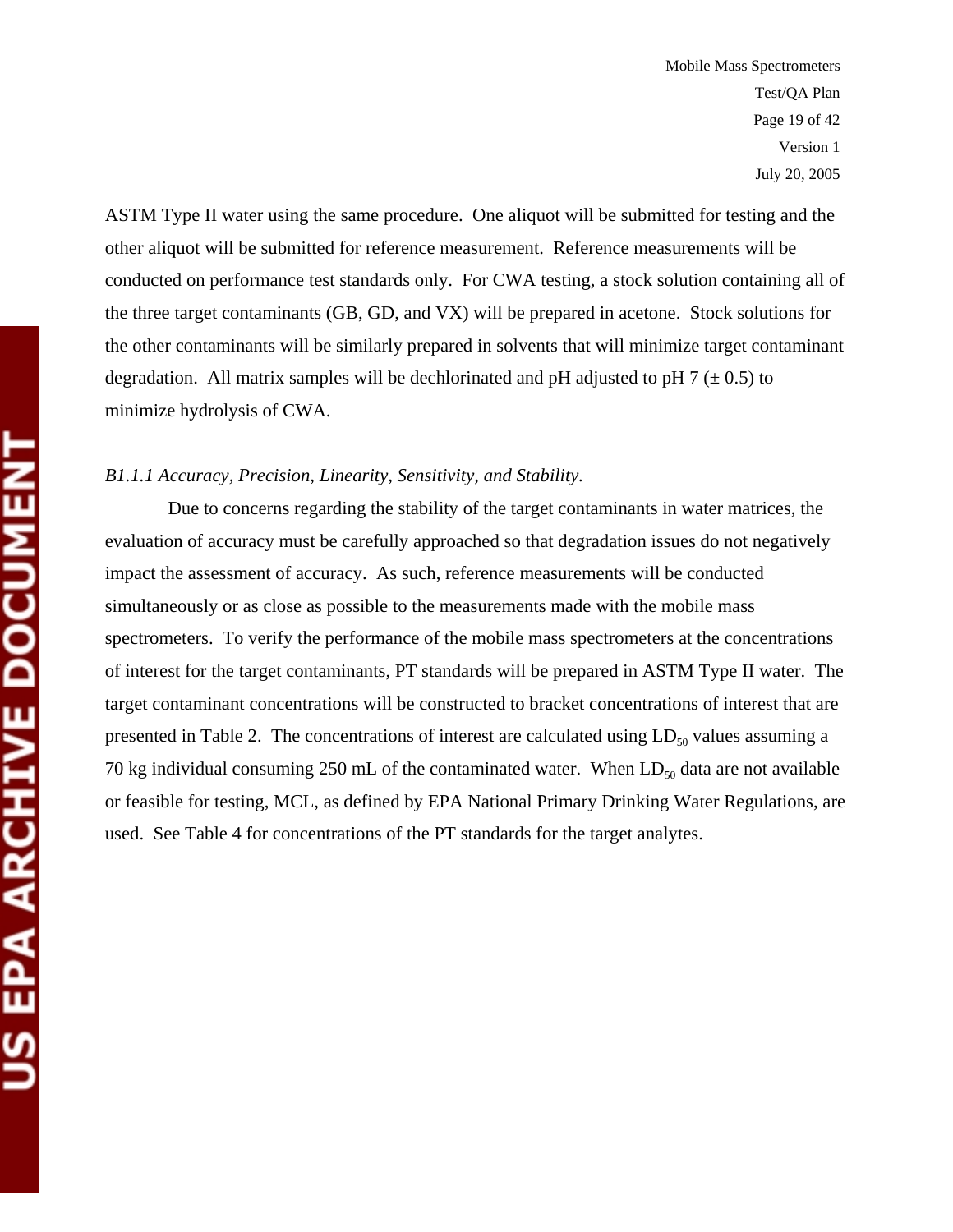| <b>Contaminant</b> | <b>PT Standard 1</b> | <b>PT Standard 2</b> | <b>PT Standard 3</b> |
|--------------------|----------------------|----------------------|----------------------|
| VX                 | $0.1$ mg/L           | 1 $mg/L$             | $10 \text{ mg/L}$    |
| GB (sarin)         | 1 $mg/L$             | $10 \text{ mg/L}$    | 100 mg/L             |
| GD (soman)         | $0.1$ mg/L           | 1 $mg/L$             | $10 \text{ mg/L}$    |
| dicrotophos        | $10 \text{ mg/L}$    | 100 mg/L             | 1000 mg/L            |
| $2,4-D$            | $0.001$ mg/L         | $0.010$ mg/L         | $0.100$ mg/L         |
| benzene            | 0.0001 mg/L          | $0.001$ mg/L         | $0.010$ mg/L         |
| toluene            | $0.1$ mg/L           | 1 $mg/L$             | $10 \text{ mg/L}$    |
| ethylbenzene       | $0.1$ mg/L           | 1 $mg/L$             | $10 \text{ mg/L}$    |
| xylenes (total)    | 1 mg/L               | $10 \text{ mg/L}$    | 100 mg/L             |

**Table 4. Performance Test Standard Solution Concentrations for Target Analytes**

Three replicate measurements will be made for each sample. Determination of accuracy of the PT standards will be based on agreement with reference measurements that will be performed concurrently with mobile mass spectrometer measurement. Since no reference measurements will be taken for the matrix and interferent-fortified samples, accuracy will be determined by comparison to PT standards. Quantitation of the matrix and interferent-fortified samples will be based on the calibration curve constructed using the theoretical concentrations of the spiked contaminants in the PT standards.

Relative standard deviation (RSD) of three replicate measurements of the PT standards will be determined to assess the precision of all mobile mass spectrometer measurements. Linearity will be determined by linear regression of the instrument response versus the theoretical target contaminant concentrations. This evaluation will not focus on determining instrumental detection limits since the purpose is to ascertain whether the mobile mass spectrometers are sensitive enough to measure the target contaminants at the concentration of interest in the various water matrices. Sensitivity will be assessed by the ability of the mass spectrometer to measure the target contaminant at and below the concentration of interest. Serial dilutions of 10x will be performed on the PT standard 1 until no change in instrument response for the target contaminant is observed. A PT standard will be repeated at the end of the analytical sequence to reflect the degree of calibration stability. Since benzene, toluene, ethylbenzene, and xylene (BTEX) will be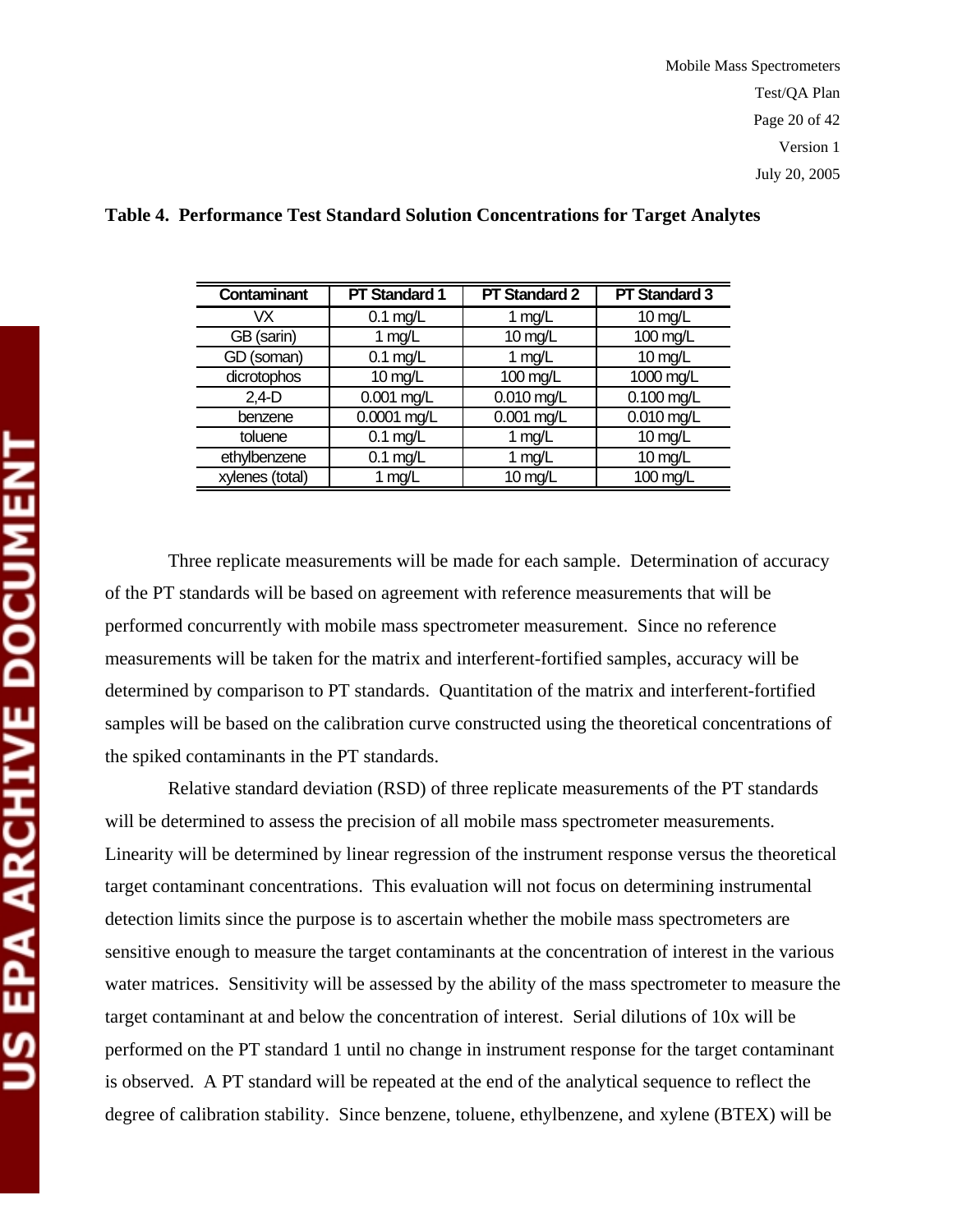tested prior to CWA testing, the testing will be able to differentiate between instrument stability and any parallel target contaminant degradation that may be suspected in the case of CWA in water.

#### *B1.1.2 Potential Matrix and Interference Effects*

To measure the potential matrix effects on the mobile mass spectrometer in selected "real world" applications, the mass spectrometers will be challenged by analyzing samples that are fortified with the target contaminant at the level of PT Standard 2 (as indicated in Table 4) in various matrices including regional drinking water (DW) samples, raw (untreated) surface water, a weakly buffered water sample, and a strongly buffered water sample as shown in Table 5. PT Standard 2 provides a convenient concentration that is at or below the concentration of interest for the most of the target contaminants.

#### **Table 5. Matrix and Potential Interferent Testing**

Drinking water samples will be collected from four geographically distributed municipal

| <b>Sample Type</b>         | <b>Spike Level</b> |
|----------------------------|--------------------|
| DW <sub>1</sub>            | PT standard 2      |
| DW <sub>2</sub>            | PT standard 2      |
| DW <sub>3</sub>            | PT standard 2      |
| DW4                        | PT standard 2      |
| <b>Raw Surface Water</b>   | PT standard 2      |
| <b>Weak Buffer Water</b>   | PT standard 2      |
| <b>Strong Buffer Water</b> | PT standard 2      |
| <b>THM Spiked Water</b>    | PT standard 2      |

sources to evaluate the performance of the mobile mass spectrometers with various sample matrices. These finished DW samples will vary in their source, treatment, and disinfection process. All samples will have undergone either chlorination or chloramination disinfection prior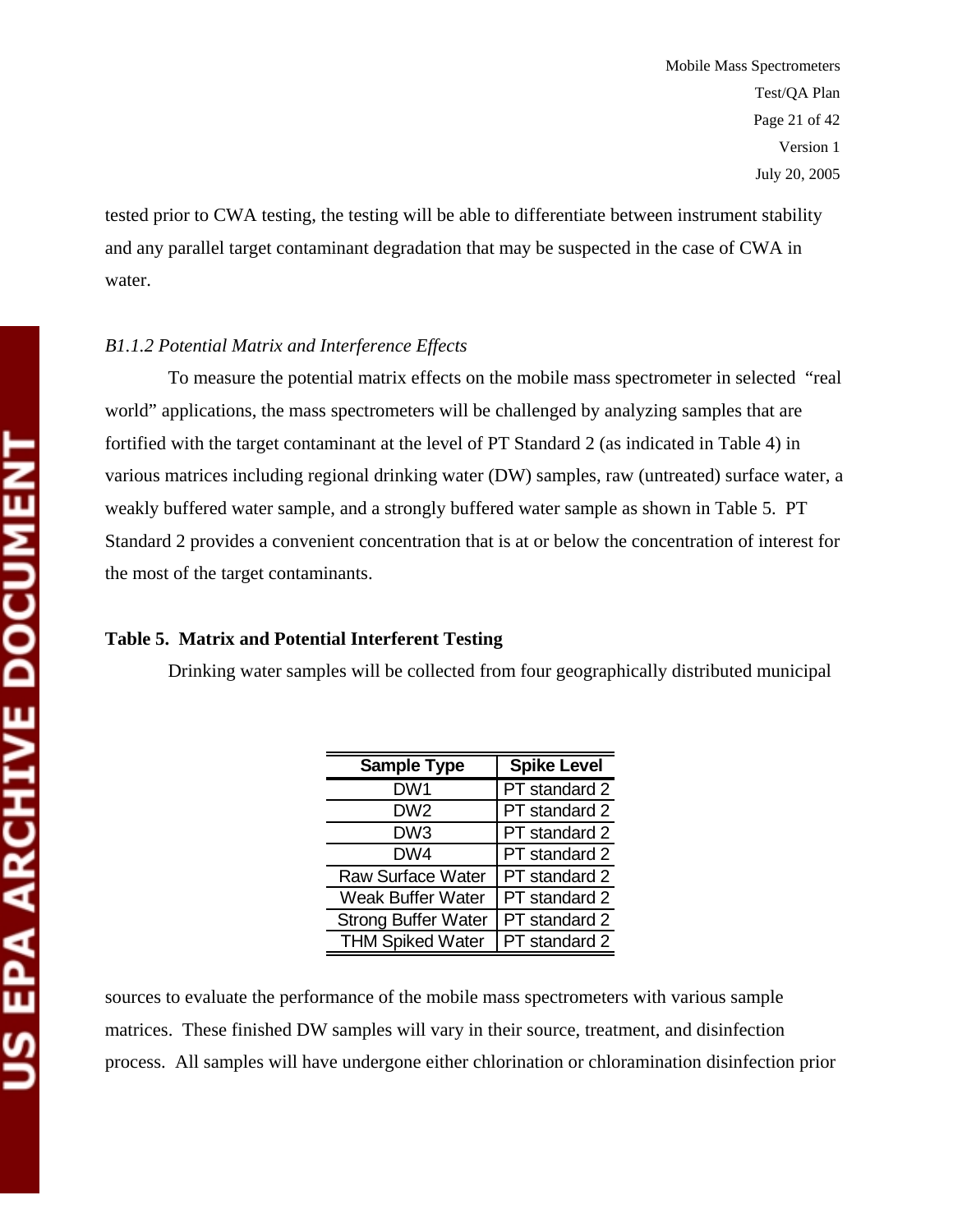to receipt. Samples will be collected from water utility systems with the following treatment and source characteristics:

- C Chlorinated filtered surface water source (DW1)
- C Chlorinated unfiltered surface water source (DW2)
- C Chlorinated groundwater source (DW3)
- C Chloraminated filtered surface water source (DW4)

All samples will be collected in pre-cleaned high density polyethylene (HDPE) containers. After sample collection, to characterize the DW matrix, an aliquot of each DW sample will be sent to a subcontract laboratory to determine the following water quality parameters: concentration of trihalomethanes (THMs), haloacetic acids, total organic halides, pH, conductivity, alkalinity, turbidity, organic carbon, and hardness (see Table 6).

| Parameter <sup>a</sup> | <b>Method</b>          |
|------------------------|------------------------|
| Turbidity              | EPA 180.1 <sup>5</sup> |
| Organic carbon         | SM 5310 <sup>6</sup>   |
| Specific conductivity  | SM 2510 <sup>6</sup>   |
| Alkalinity             | SM 2320 <sup>6</sup>   |
| pH                     | EPA 150.1 <sup>7</sup> |
| Hardness               | EPA 130.2 <sup>7</sup> |
| Total organic halides  | SM 5320 <sup>6</sup>   |
| Trihalomethanes        | EPA 524.2 $8$          |
| Haloacetic acids       | EPA $552.2^9$          |

#### **Table 6. Physio-Chemical Characterization of Drinking Water**

(a) Physio-chemical DW characterization to be performed by the subcontract laboratory

Because free chlorine will degrade many of the contaminants and interferents during storage, the sample will be immediately dechlorinated with sodium thiosulfate pentahydrate (or other dechlorination reagents as per vendor protocol). The dechlorination of the DW will be qualitatively confirmed by adding a diethyl-p-phenylene diamine (DPD) tablet to an aliquot of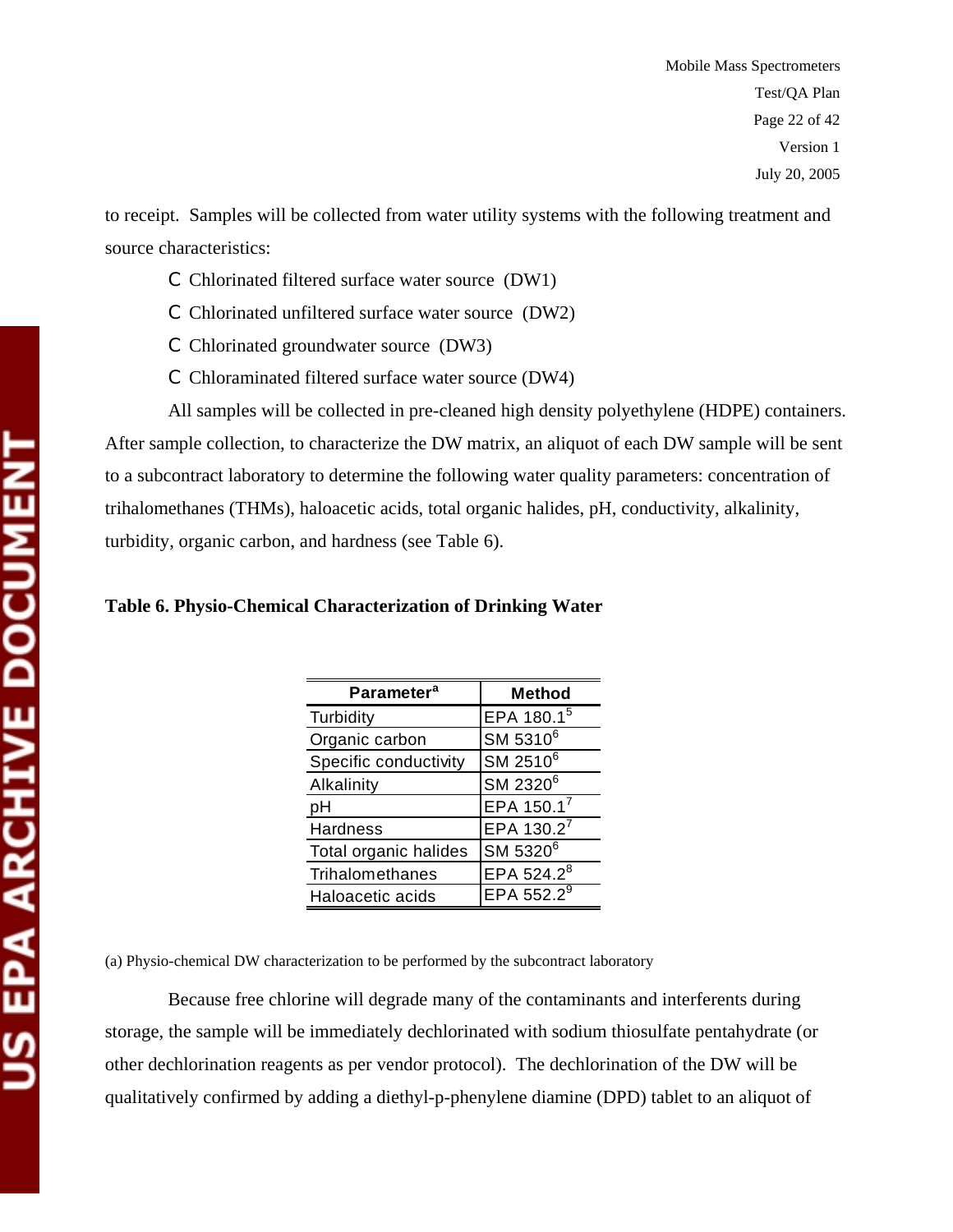DW. If the water does not turn pink, the dechlorination process will be determined to be successful. If the water does turn pink, an additional dechlorinating reagent will be added and the dechlorination confirmation procedure will be repeated.

The effect of ionic strength on the results of the mobile mass spectrometers will be examined. Since natural water salt type and concentration can vary greatly by location, two samples will be fortified at the level of PT standard 2 in 442 Natural Water<sup>™</sup> Standard Solution. This solution, manufactured by Myron L Instruments, is produced by adding 40% sodium sulfate, 40% sodium bicarbonate, 20% sodium chloride in deionized water. Two 442 solutions, 442-30 and 442-3000, will be selected to represent 21.8 ppm NaCl and 2027 ppm NaCl, respectively.

The mobile mass spectrometers will also be challenged by the presence of potential interferents. THMs are typically observed at low-levels in drinking water as by-products of the disinfection process. Four THMs (chloroform, bromoform, bromodichloromethane, and dibromochloromethane) will be spiked into the PT standard 2 at 80 ppb total, which is the MCL for THMs as defined in the EPA National Primary Drinking Water Regulations, 40 CRF Š141. Chloroform, bromoform, bromodichloromethane, dibromochloromethane will be spiked so that the concentration in solution will be 50, 5, 15, and 10 ppb, respectively, to represent typical ratios of THMs in finished drinking water.

#### *B1.1.3 Field Portability*

For this verification test, field portability is defined as the ability for a user to take and operate the mass spectrometer in a non-laboratory environment for sample analysis. Observations centrally related to field portability will be observed and reported. These considerations will include such items as weight and dimensions of unit, impact on user mobility, start-up time, power requirements, and compressed gas consumption. The mobile mass spectrometers will be operated from within a trailer that will be climate controlled. It will be noted to what extent the mobile mass spectrometers may be carried outside of the trailer by the user. It is in this environment that testing of the mobile mass spectrometers will include the raw surface water matrix. Field testing will include the analysis of contaminants that will be unknown (or "blind") to the operator. After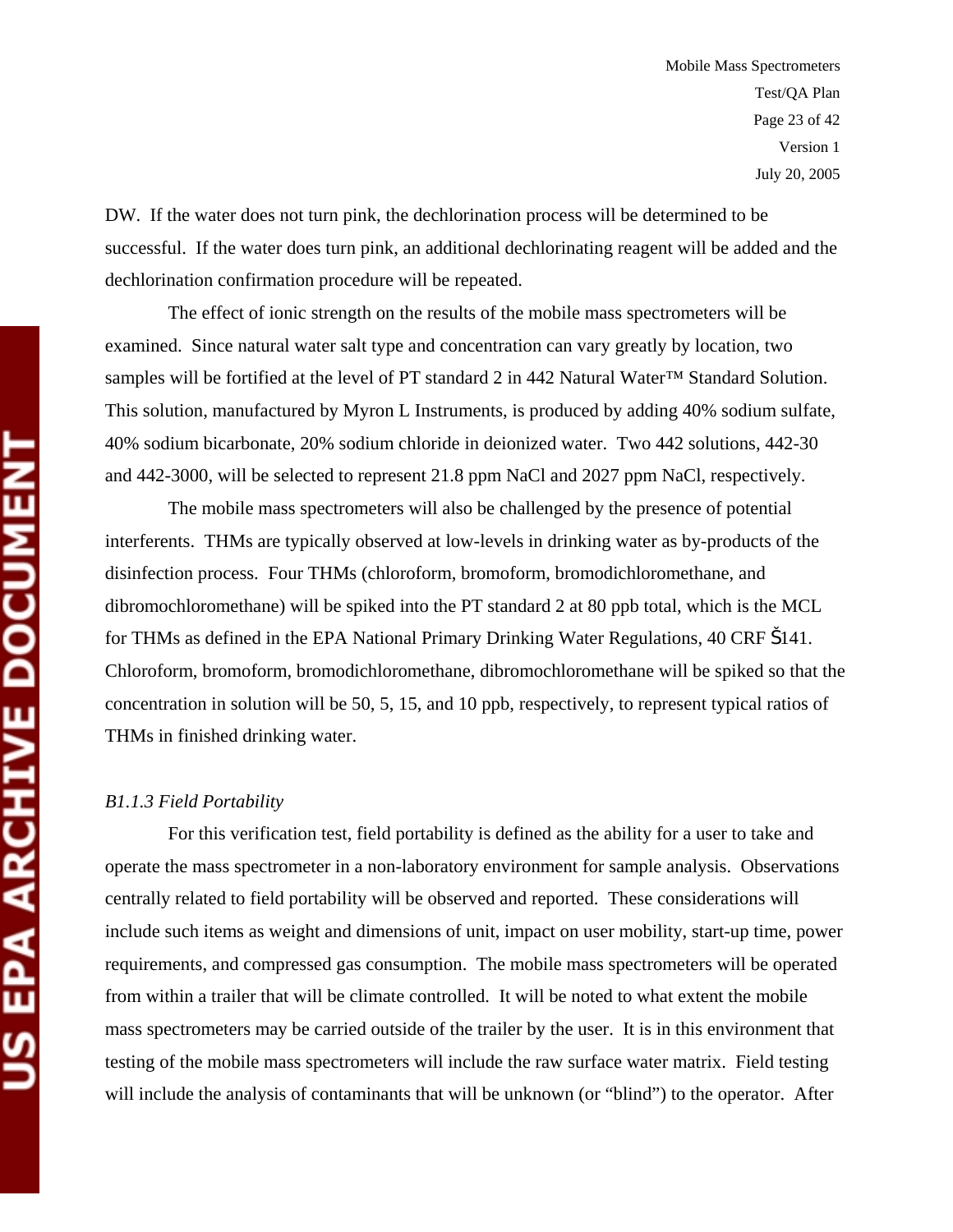performing the vendor-specified calibration procedure, the operator will analyze the blind sample (in three replicates). Due to restrictions, the contaminants will not be CWA, but will consist of a single or combination of the other target contaminants. The blind sample will challenge the identification capability of the library matching function of the mobile mass spectrometer software.

#### *B1.1.4 Operational Factors*

Operational factors such as maintenance needs, data output, consumables used, ease of use, repair requirements, sample throughput etc., will be evaluated based on observations recorded by Battelle staff. A separate laboratory record book will be maintained for each mobile mass spectrometer undergoing testing, and will be used to enter daily observations on these factors. Examples of information to be recorded in the record books include the status of diagnostic indicators for the mass spectrometer; use or replacement of any consumables; the effort or cost associated with maintenance or repair; vendor effort (e.g., time on site) for repair or maintenance; the duration and causes of any instrument down time or data acquisition failure; and operator observations about ease of use of the mobile mass spectrometer. These observations will be summarized to aid in describing mass spectrometer performance in the verification report on each mobile mass spectrometer.

The time required for each sample from the start of sample preparation to reporting of results will define sample time. The number of samples that can be analyzed per unit time will define sample throughput. The sample throughput will be noted for laboratory and field portions of testing. The test samples for the verification test are summarized in Table 7.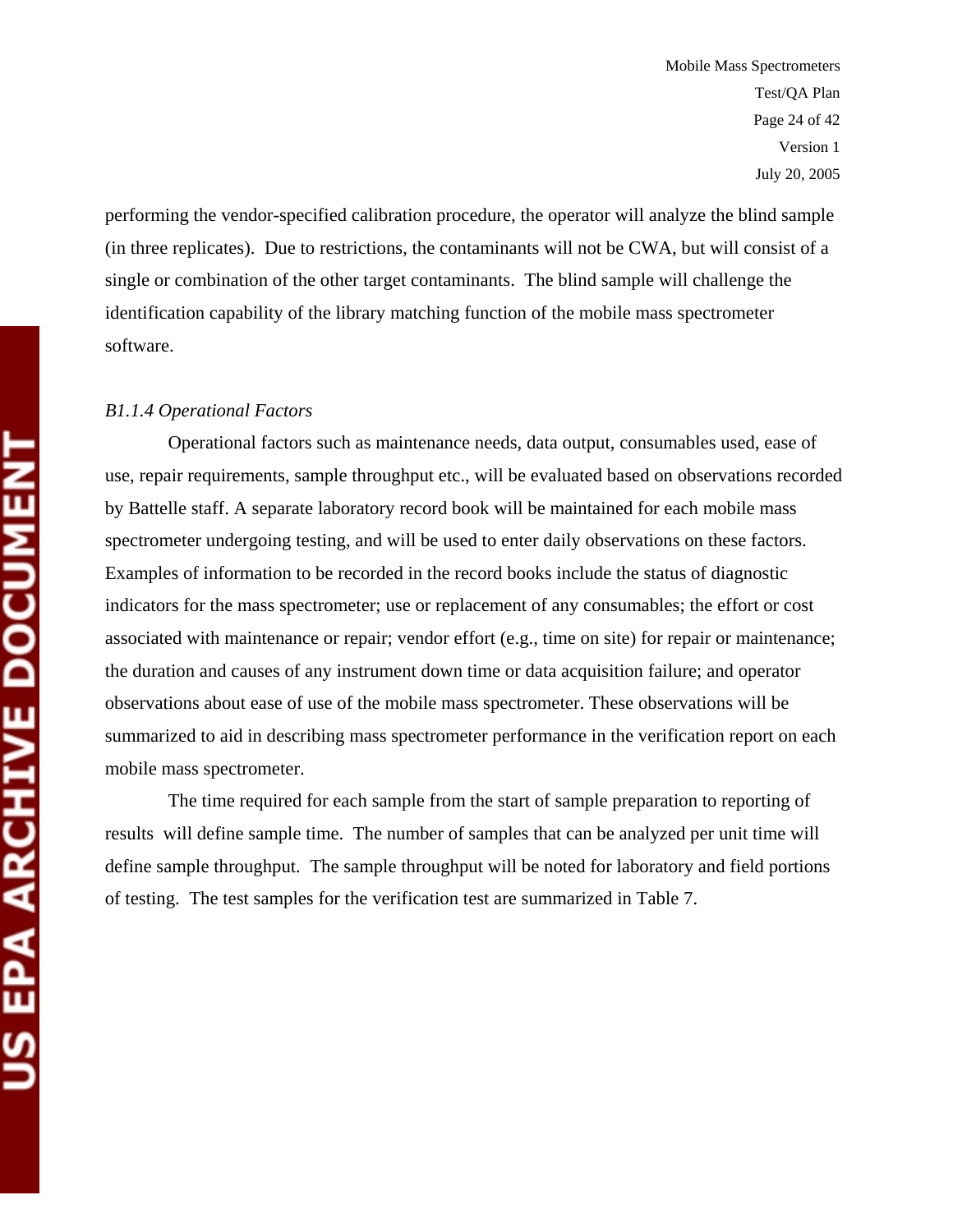| Table 7. Summary of Test Samples for ETV Test of Mobile Mass Spectrometers <sup>a</sup> |
|-----------------------------------------------------------------------------------------|
|-----------------------------------------------------------------------------------------|

| <b>Sample/Matrix</b>             | <b>Performance Factor</b>                    | <b>Sample Description</b>                                                                                                                          | <b>Reps</b> |
|----------------------------------|----------------------------------------------|----------------------------------------------------------------------------------------------------------------------------------------------------|-------------|
|                                  |                                              |                                                                                                                                                    |             |
|                                  |                                              | Blank ASTM Type II DI Water                                                                                                                        | 3           |
| Performance Test                 | Accuracy, Precision,                         | PT Standard 3                                                                                                                                      | 3           |
| (PT) standards/                  | Linearity, and<br><b>Operational Factors</b> | PT Standard 2                                                                                                                                      | 3           |
| <b>ASTM Type II DI</b><br>Water  |                                              | PT Standard 1                                                                                                                                      | 3           |
| PT Matrix                        | Sensitivity                                  | Successive 10x serials dilutions of PT Standard 1<br>will be analyzed until no change in instrument<br>response is observed for target contaminant | -1          |
| PT Matrix                        | <b>Instrument Stability</b>                  | PT Standard 2                                                                                                                                      | 3           |
| Matrix and Potential             | Matrix, Potential                            | DW1                                                                                                                                                | 3           |
| Interferent Samples/             | Interference Effect, and                     | DW <sub>2</sub>                                                                                                                                    | 3           |
| Drinking Water<br>(DW), Buffered | <b>Operational Factors</b>                   | DW3                                                                                                                                                | 3           |
| Water (442 Water),               | Matrices will be analyzed                    |                                                                                                                                                    |             |
| and ASTM Type II                 | as unfortified and                           | DW4                                                                                                                                                | 3           |
| DI Water                         | fortified (at PT standard 2                  | Weak Buffer Water (442-30)                                                                                                                         | 3           |
|                                  | level)                                       | Strong Buffer Water (442-3000)                                                                                                                     | 3           |
|                                  |                                              | THM Spiked Water (ASTM Type II Water)                                                                                                              | 3           |
| <b>Field Portability</b>         | Field Portability and                        | Raw Surface Water (collected from river) will be                                                                                                   |             |
| Sample/Raw Surface               | <b>Operational Factors</b>                   | spiked with target analyte from Table 2 and then                                                                                                   |             |
| Water; this sample               |                                              | submitted to the operator                                                                                                                          |             |
| will be "blind" to the           | Raw surface water will be                    |                                                                                                                                                    | 3           |
| operator                         | analyzed as unfortified                      |                                                                                                                                                    |             |
|                                  | and fortified                                |                                                                                                                                                    |             |

(a) Test samples will be analyzed for each target contaminant mix (BTEX, pesticides, CWAs) except for the field portability samples which will only be performed with one set of non-CWA blind samples.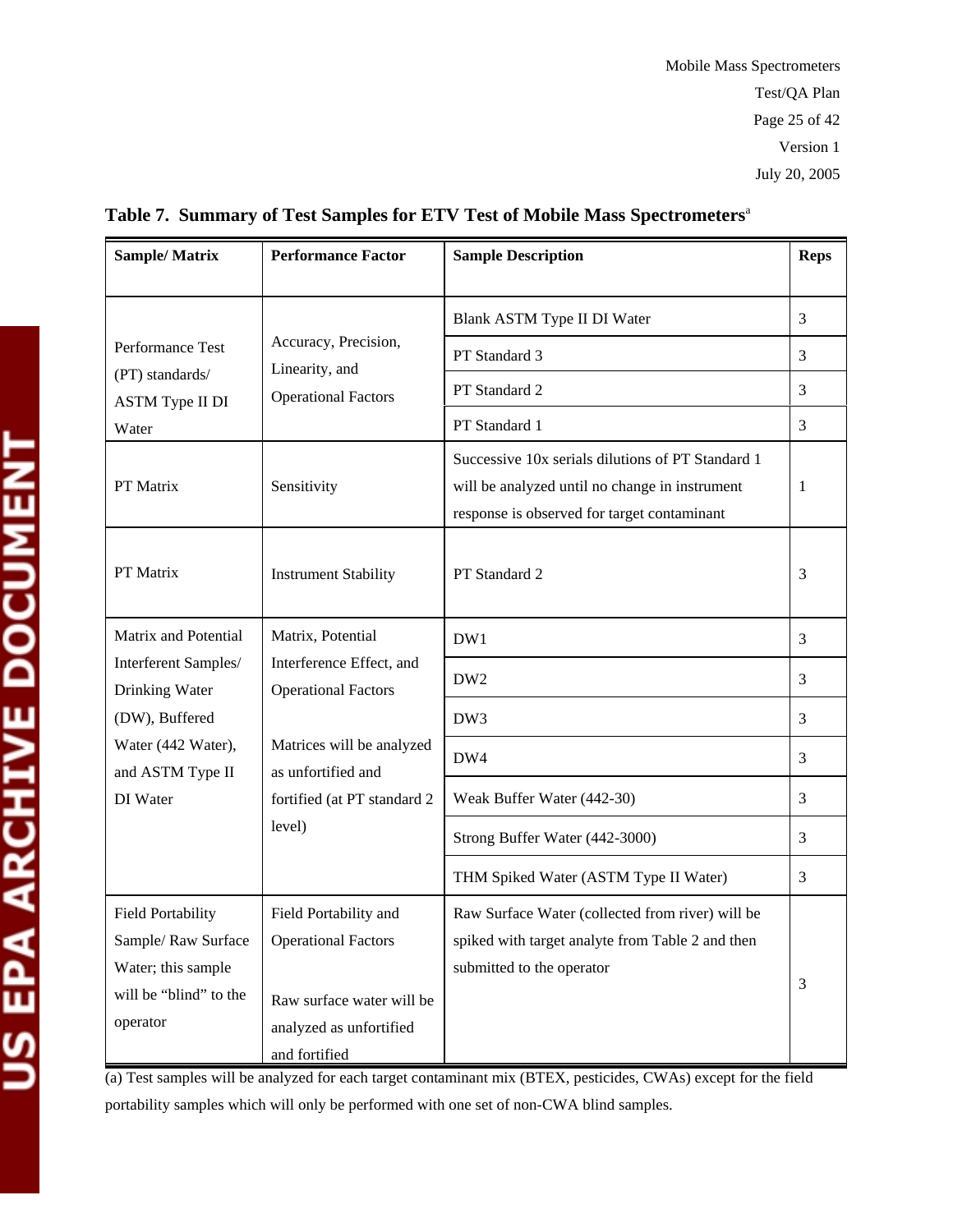#### **B1.2 Statistical Analysis**

The statistical methods and calculations used for evaluation of the quantitative performance parameters are described in the following sections.

#### *B1.2.1 Accuracy*

The accuracy of the mobile mass spectrometer measurements with respect to the reference measurements will be assessed as the percent recovery (%R), using Equation 1:

$$
\% R = \left(\overline{Y} \div \overline{X}\right) \times 100\tag{1}
$$

where  $\overline{Y}$  is the average concentration of the target contaminant as measured by the mobile mass spectrometer and  $\overline{X}$  is the target contaminant concentration as measured by the reference method. The ideal accuracy is 100%.

#### *B1.2.2 Precision*

The precision of the mobile mass spectrometers will be evaluated from complete measurements of the target contaminant (including three separate sample collections) performed in triplicate. The precision will be defined as the relative standard deviation (RSD) of the triplicate measurements:

$$
\% RSD = (s \div Y_i) \times 100 \tag{2}
$$

where  $\overline{Y}$  is the average concentration *i* of the target contaminant as measured by mobile mass spectrometer*,* and *s* the standard deviation of the mobile mass spectrometer results. The ideal relative standard deviation is 0%.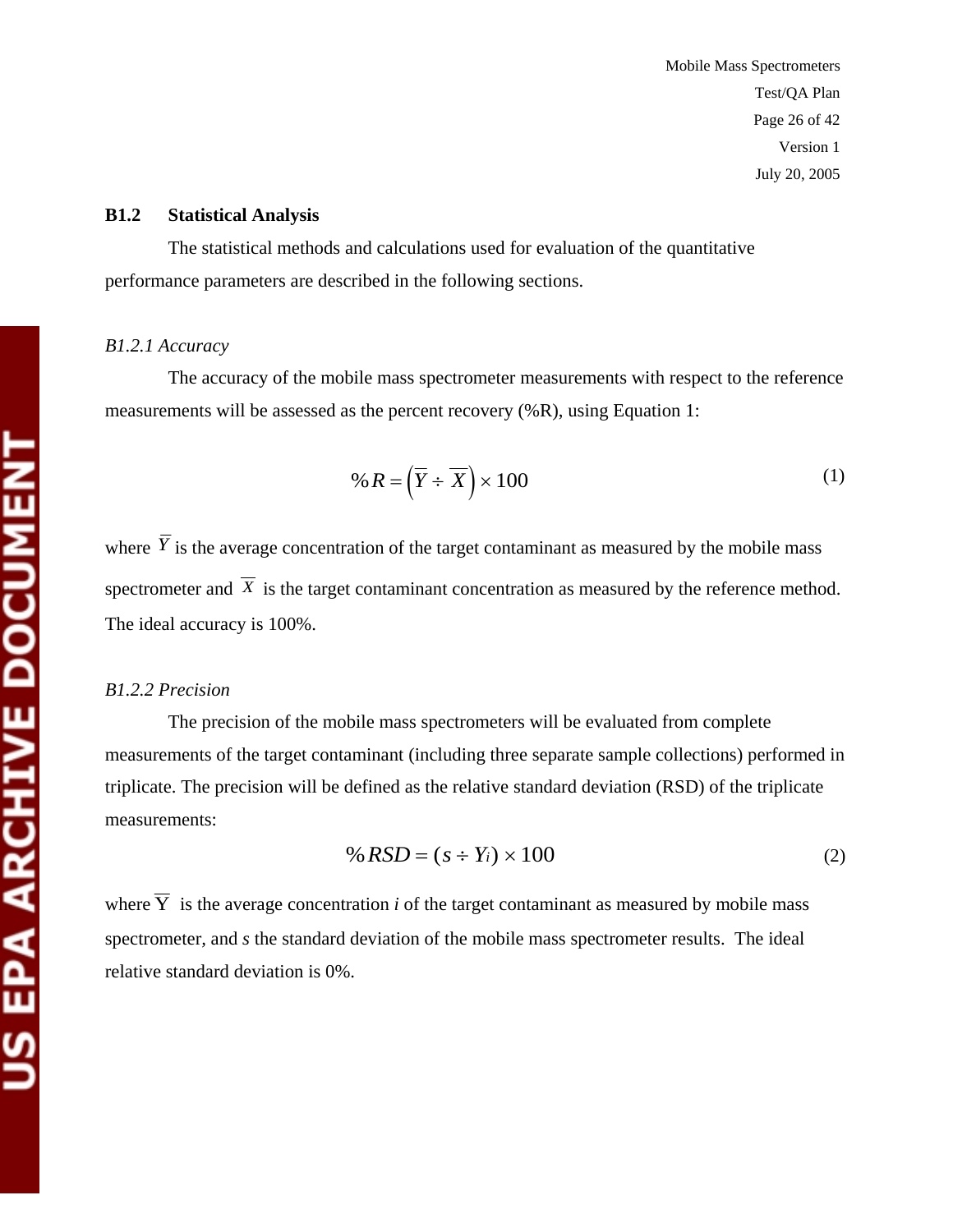#### *B1.2.3 Linearity*

Linearity of the analytical response will be assessed by a linear regression analysis using the target contaminant concentration as the independent variable and result from the mobile mass spectrometers being tested as the dependent variable. Linearity will be expressed in terms of slope, intercept, and coefficient of determination  $(r^2)$ . The ideal value for  $r^2$  is 1.

#### *B1.2.4 Sensitivity*

Sensitivity of the mobile mass spectrometers for the target contaminant will be determined by the ability of the instruments to detect at or below the concentrations of interest (see Table 2) in the different matrices including the PT matrix (ASTM Type II water), drinking water matrices, and potential interferent-fortified matrices.

#### *B1.2.5 Instrument Stability*

Instrument stability (S) will be determined by analyzing a PT standard at the end of the analytical sequence. The result of the PT standard will be compared to that of the PT standard analyzed at the start of the analytical sequence. Stability will be calculated using Equation 3:

$$
\% S_i = (Y_i 2 \div Y_i 1) \times 100 \tag{3}
$$

where Y*i*2 and Y*i*1 are the average results for the last and first PT standard, respectively, for target contaminant *i*. The length of the analytical sequence will be noted when reporting stability. The ideal value for S is 100%.

#### *B1.2.6 Potential Matrix and Interference Effects*

Potential matrix and interference effects will be assessed by comparison of the analytical results to those of the PT standards. In the absence of instrument drift and target contaminant degradation, it will be assumed that a matrix or interferent effect is responsible for any result with a lower accuracy and/or precision than that of the PT standards.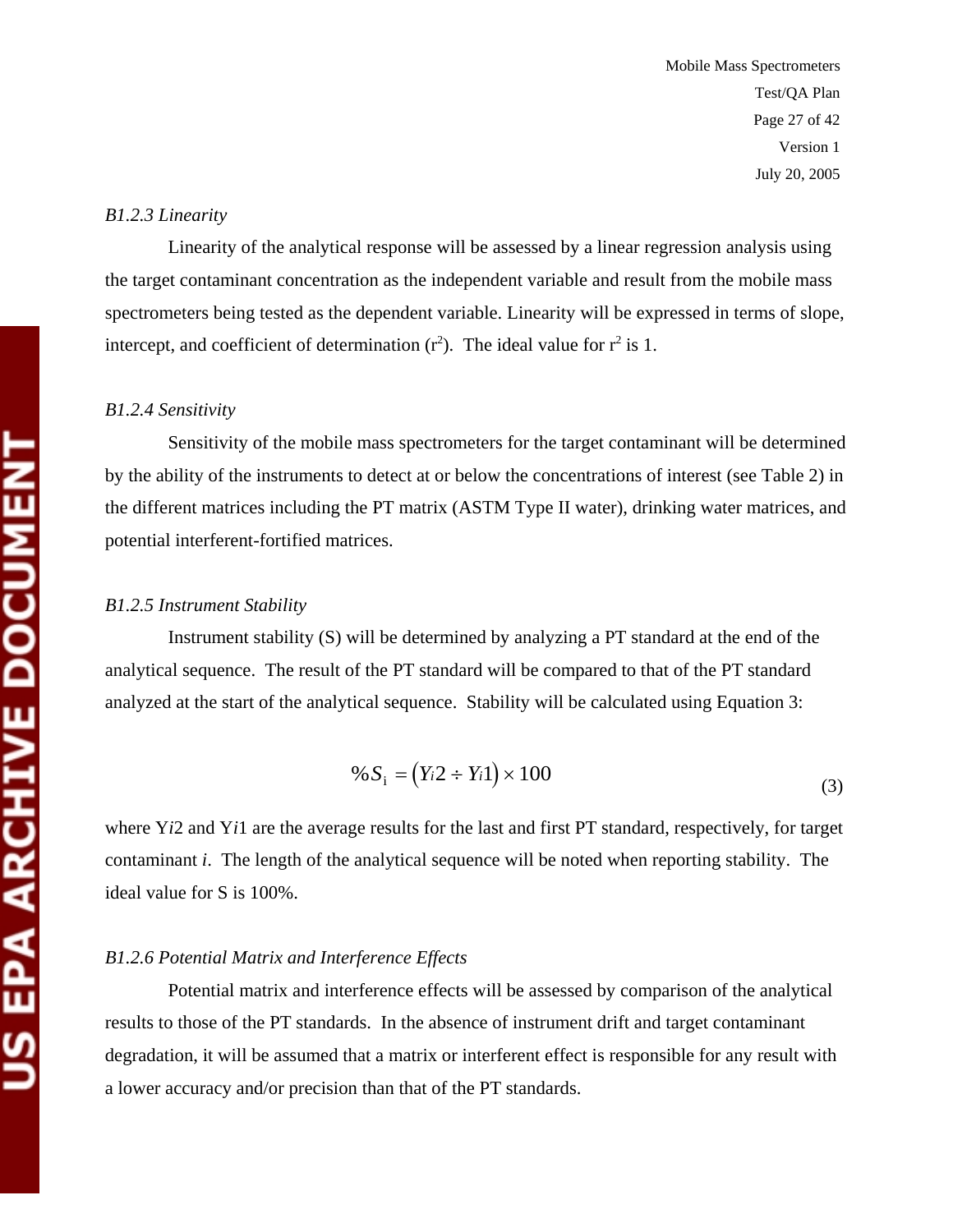Mobile Mass Spectrometers Test/QA Plan Page 28 of 42 Version 1 July 20, 2005

#### **B1.3 Reporting**

The statistical comparisons described above will be conducted separately for each of the mass spectrometers being tested, and information on the operational parameters will be compiled and reported. The data for each mass spectrometer will be kept separate from data for all other mass spectrometers, and no intercomparison of the mass spectrometer data will be performed at any time. A separate verification report will be prepared for each mass spectrometer tested that presents the test procedures and test data, as well as the results of the statistical evaluation of those data. Operational aspects of the mobile mass spectrometers will be recorded by testing staff at the time of observation during the field test, and summarized in the verification report. For example, descriptions of the data-acquisition procedures, use of vendor-supplied proprietary software, consumables used, repairs and maintenance needed, and the nature of any problems will be presented in the report. Each verification report will briefly describe the ETV program, the AMS Center, and the procedures used in the verification testing. The results of the verification test will be stated quantitatively, without comparison to any other mobile mass spectrometer tested, or comment on the acceptability of the instrument's performance. Each draft verification report will first be subjected to review by the respective mass spectrometer vendor, then revised and subjected to a review by EPA and other peer reviewers. The peer review comments will be addressed in further revisions of the report, and the peer review comments and responses will be tabulated to document the peer review process. The reporting and review process will be conducted according to the requirements of the AMS Center QMP.<sup>1</sup>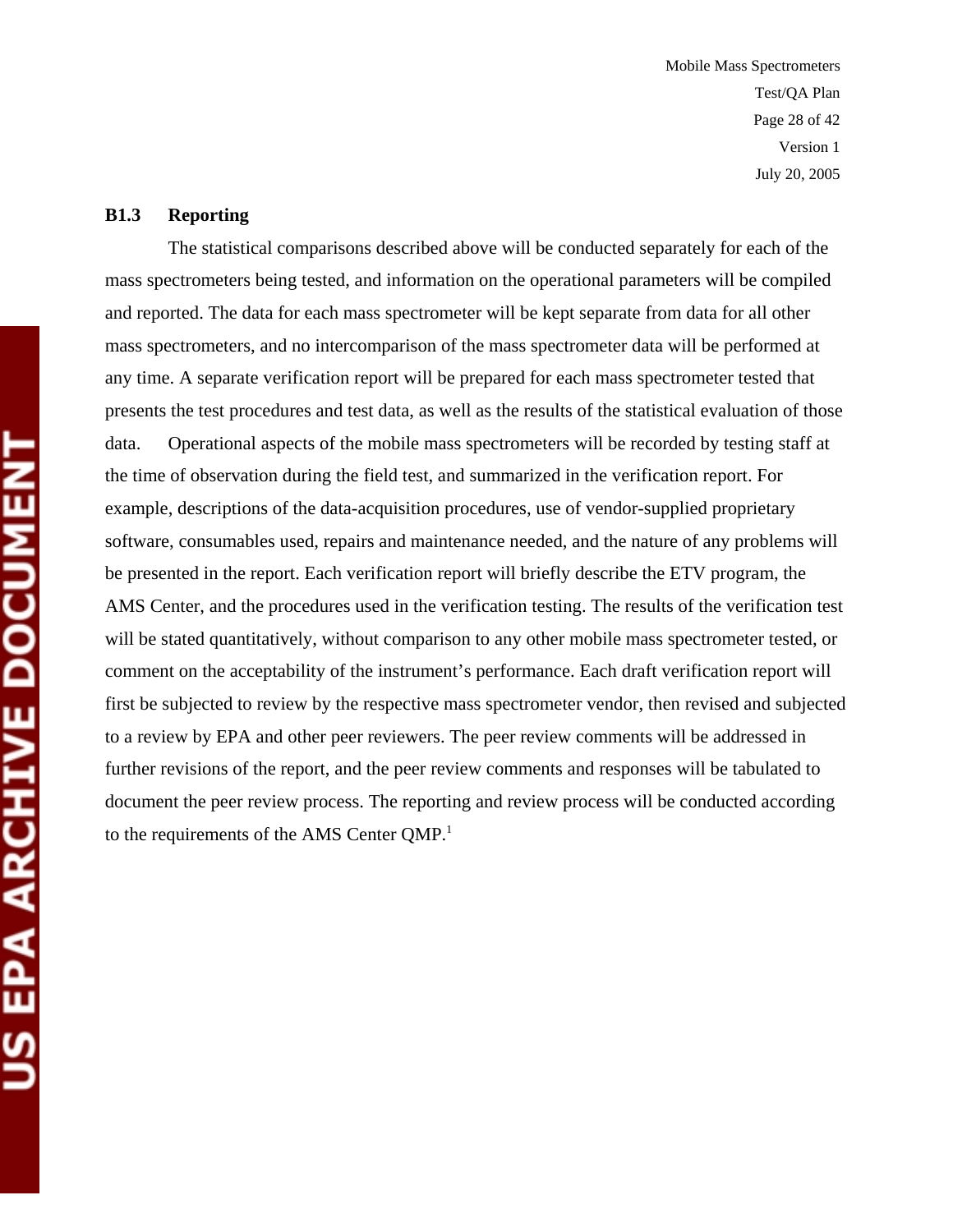Mobile Mass Spectrometers Test/QA Plan Page 29 of 42 Version 1 July 20, 2005

#### **B2 REFERENCE SAMPLE PREPARATION**

An aliquot of the PT standards will be submitted for reference measurement where and when applicable. If the sample volume requirement for the reference method exceeds what will be available after testing, a separate aliquot will be prepared using the same procedure. If a separate aliquot is prepared, it will be prepared as close in time as possible to the original sample to minimize any differences in rate of sample degradation in the matrix.

#### **B3 SAMPLE CUSTODY REQUIREMENTS**

Sample custody will be documented throughout collection, shipping, and analysis of the samples from the water utility to Battelle laboratories. Similar documentation will be recorded for shipping and analysis of samples to the subcontract laboratory. Sample chain-of-custody procedures will be in accordance with the Battelle SOP MDAS.I-009-Draft: Sample Chain-of-Custody<sup>11</sup>. The chain-of-custody form summarizes the samples collected and analyses requested. The chain-of-custody form will track sample release from the field to the Battelle laboratory, and from the Battelle laboratory to the subcontract laboratory. Each chain-of-custody form will be signed by the person relinquishing samples once that person has verified that the chain-of-custody form is accurate. The original sample chain-of-custody forms accompany the samples; the shipper will keep a copy. Upon receipt at the sample destination, chain-of-custody forms will be signed by the person receiving the samples once that person has verified that all samples identified on the chain-of-custody forms are present in the shipping container. Any discrepancies will be noted on the form and the sample receiver will immediately contact the Verification Test Coordinator to report missing, broken, or compromised samples.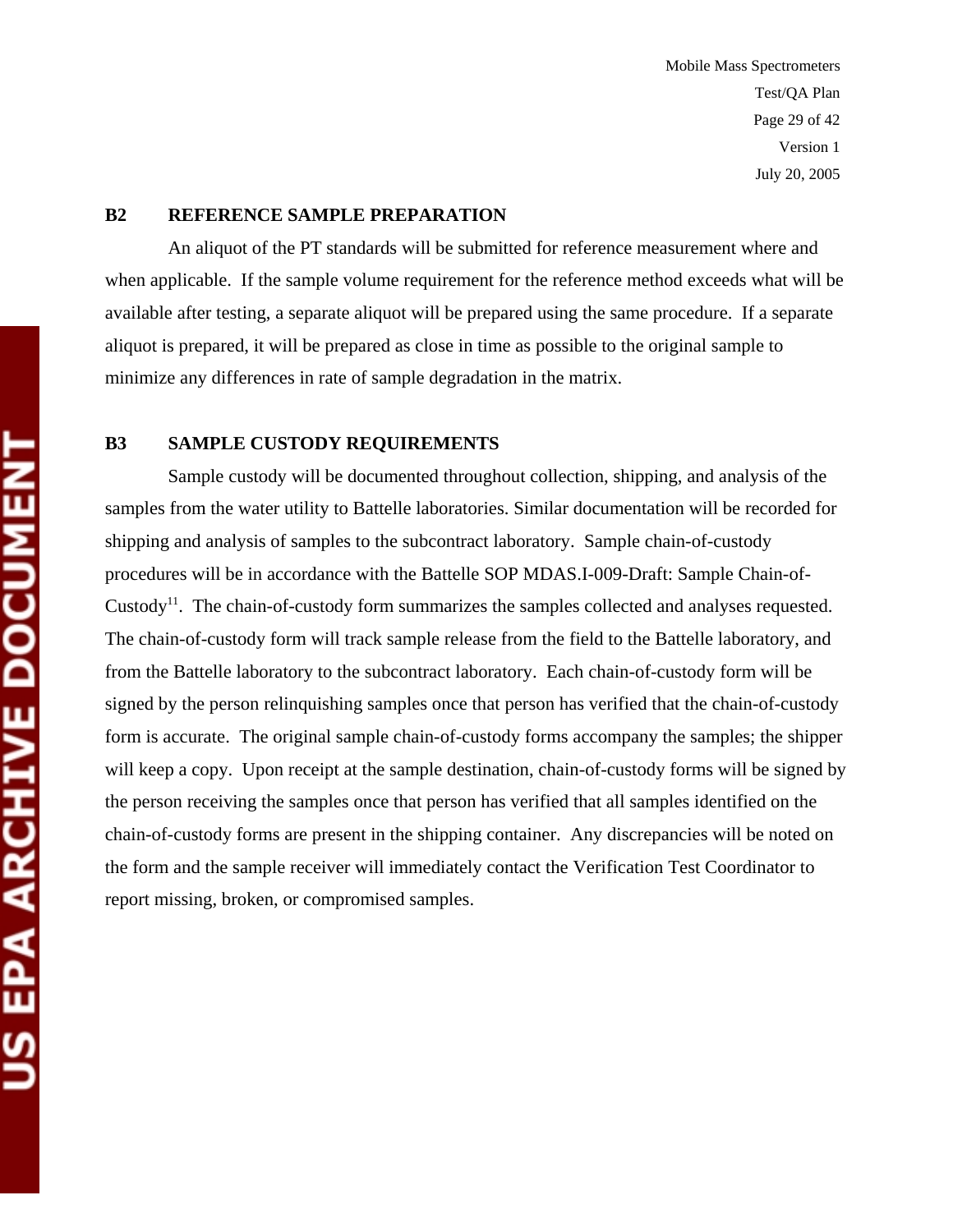Mobile Mass Spectrometers Test/QA Plan Page 30 of 42 Version 1 July 20, 2005

#### **B4 LABORATORY REFERENCE METHODS**

Laboratory reference methods (see Table 8) will be used to determine the accuracy of sample preparation, verify the accuracy of the mobile mass spectrometer measurements using the PT standards, and demonstrate the stability of the target contaminants in the PT matrix. These reference methods will be performed by Battelle or a subcontract laboratory. In all cases, the reference analyses will follow the quality control requirements specified in B5 in addition to any QC requirements specified in each reference method.

| <b>Contaminant</b> | <b>Reference Method</b>      |
|--------------------|------------------------------|
| VX                 | HMRC-IV-118-05 <sup>12</sup> |
| GB (sarin)         | HMRC-IV-118-05 <sup>12</sup> |
| GD (soman)         | HMRC-IV-118-05 <sup>12</sup> |
| dicrotophos        | U.S. EPA 8141 <sup>13</sup>  |
| $2,4-D$            | U.S. EPA 515.1 <sup>14</sup> |
| benzene            | U.S. EPA 524.2 <sup>9</sup>  |
| toluene            | U.S. EPA 524.2 <sup>9</sup>  |
| ethylbenzene       | U.S. EPA 524.2 $^{9}$        |
| xylenes (total)    | U.S. EPA 524.2 $^9$          |

#### **Table 8. Reference Methods for Target Contaminants**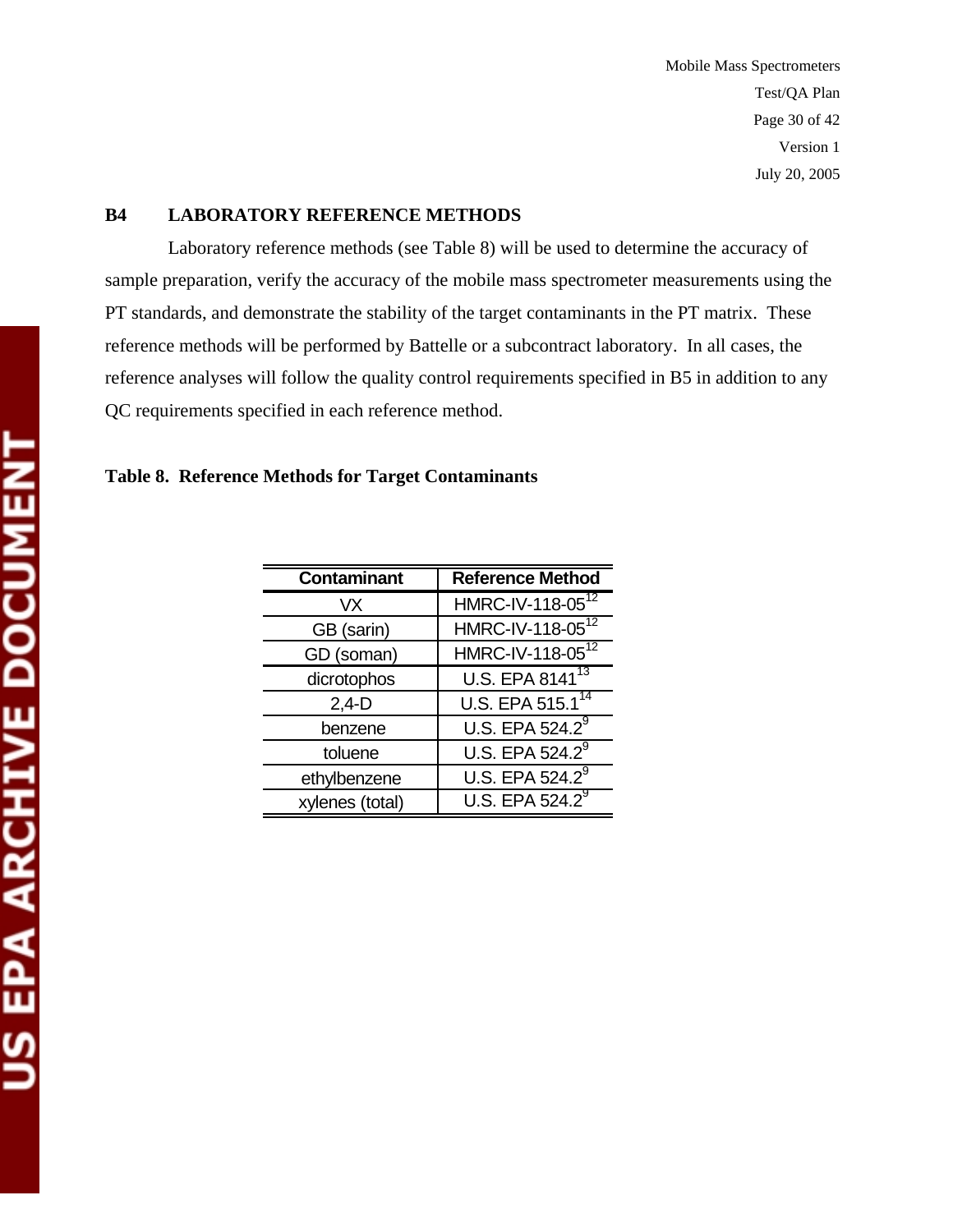# **B5 QUALITY CONTROL AUDITS AND REQUIREMENTS**

Steps will be taken to maintain the quality of the data collected during this verification test. Reference methods will be required to analyze the PT standards. QC for operation of the mobile mass spectrometers (e.g., daily mass tuning) will be specified by the vendor. Table 9 summarizes the quality control measures used during this test.

# **Table 9. Quality Control Measures**

| QC Measures                                                                                                                      | Addressed By                                                                                                       | <b>Required Performance</b>                                                | Corrective Action if<br><b>Requirements Not Met</b>                                                                                                                                                                                                                                                                                                       |
|----------------------------------------------------------------------------------------------------------------------------------|--------------------------------------------------------------------------------------------------------------------|----------------------------------------------------------------------------|-----------------------------------------------------------------------------------------------------------------------------------------------------------------------------------------------------------------------------------------------------------------------------------------------------------------------------------------------------------|
| Accuracy of Standard<br>Preparation                                                                                              | Performance test (PT)<br>standards prepared from<br>stock solutions will be<br>verified by reference<br>methods    | Results must agree within<br>+/- 20% of theoretical<br>concentration       | If results do not agree within<br>20% of theoretical<br>concentration, the<br>concentration as measured<br>by the reference method will<br>be used for linearity<br>calculations                                                                                                                                                                          |
| Absence of contaminant in<br>unfortified PT matrix (ASTM<br>Type II water)                                                       | Blank measurement; 10% of<br>reference measurements or<br>at least 1 for every 10<br>reference measurements        | Contaminants should be<br>less than reporting limit of<br>reference method | If target contaminant is<br>detected above the reporting<br>limit, blank subtraction of the<br>background contaminant<br>concentration will be<br>performed                                                                                                                                                                                               |
| Reproducibility of Reference<br><b>Measurement Value</b>                                                                         | Duplicate measurement;<br>10% of reference<br>measurements or at least 1<br>for every 10 reference<br>measurements | <b>Relative Percent</b><br>Difference (RPD) must be<br>within $+/- 15%$    | Duplicate analysis will be<br>repeated; if discrepancy still<br>exists, a deviation will be<br>issued and the result will be<br>noted in report                                                                                                                                                                                                           |
| Performance evaluation<br>(PE) samples will be<br>Accuracy of Reference<br>submitted for each<br>Measurement<br>reference method |                                                                                                                    | Result must agree within<br>+/- 20% of theoretical<br>concentration        | At least one PE sample will<br>be submitted for each<br>reference method before the<br>start of the verification<br>testing; if result does not<br>agree within 20% of the<br>theoretical concentration,<br>reference method will be<br>repeated; if discrepancy still<br>exists, a deviation will be<br>issued and the result will be<br>noted in report |
| <b>Operation of Mobile Mass</b><br>Spectrometers                                                                                 | Vendor-provided QC                                                                                                 | Defined by vendor                                                          | Defined by vendor                                                                                                                                                                                                                                                                                                                                         |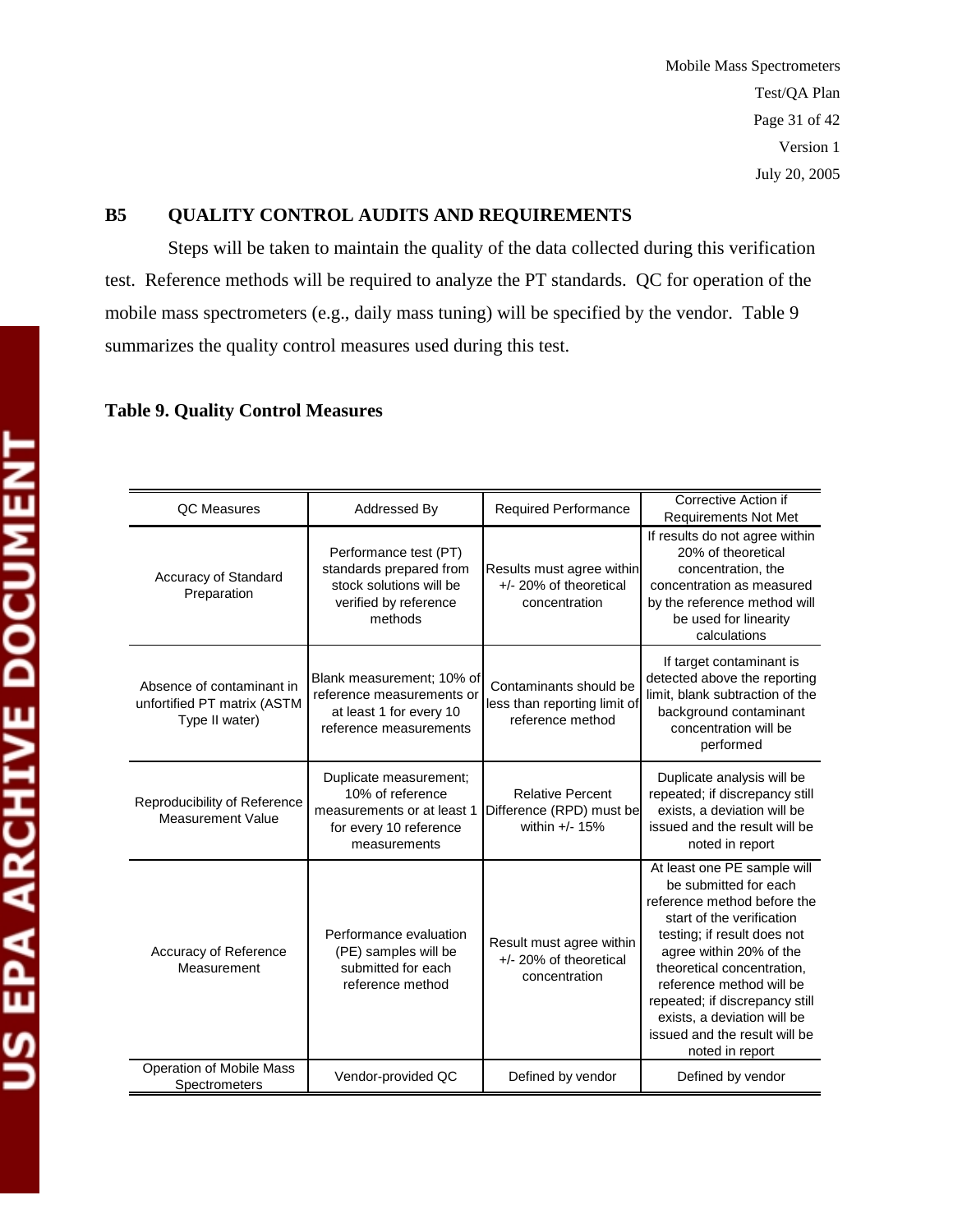#### **B6 INSTRUMENT TESTING, INSPECTION, AND MAINTENANCE**

The mobile mass spectrometers and associated equipment (e.g., SPME inlet) will be visually inspected before and after each day of testing for any wear and tear that may compromise performance. Maintenance procedures, as outlined by vendors, will be followed during the verification process.

#### **B7 INSTRUMENT CALIBRATION AND FREQUENCY**

The mobile mass spectrometers will be calibrated at least once each analytical sequence according to the vendors' instructions. Additional calibration will be performed as outlined by the vendor.

#### **B8 INSPECTION/ACCEPTANCE OF SUPPLIES AND CONSUMABLES**

All materials, supplies, and consumables will be ordered by the Verification Test Coordinator or designee. Where possible, Battelle will rely on sources of materials and consumables that have been used previously as part of ETV verification testing without problems. Battelle will also rely on previous experience or recommendations from EPA advisors, host facility staff, or mass spectrometer vendors. National Institute of Standards and Technology (NIST)-traceable materials will be utilized where and whenever possible.

#### **B9 NON-DIRECT MEASUREMENTS**

Data published previously in the scientific literature will not be used during this verification test.

#### **B10 DATA MANAGEMENT**

Various types of data will be acquired and recorded electronically or manually by Battelle staff during this verification test. Table 10 summarizes the types of data to be recorded. All maintenance activities, repairs, calibrations, and operator observations relevant to the operation of the mobile mass spectrometers will be documented by Battelle in laboratory record books. A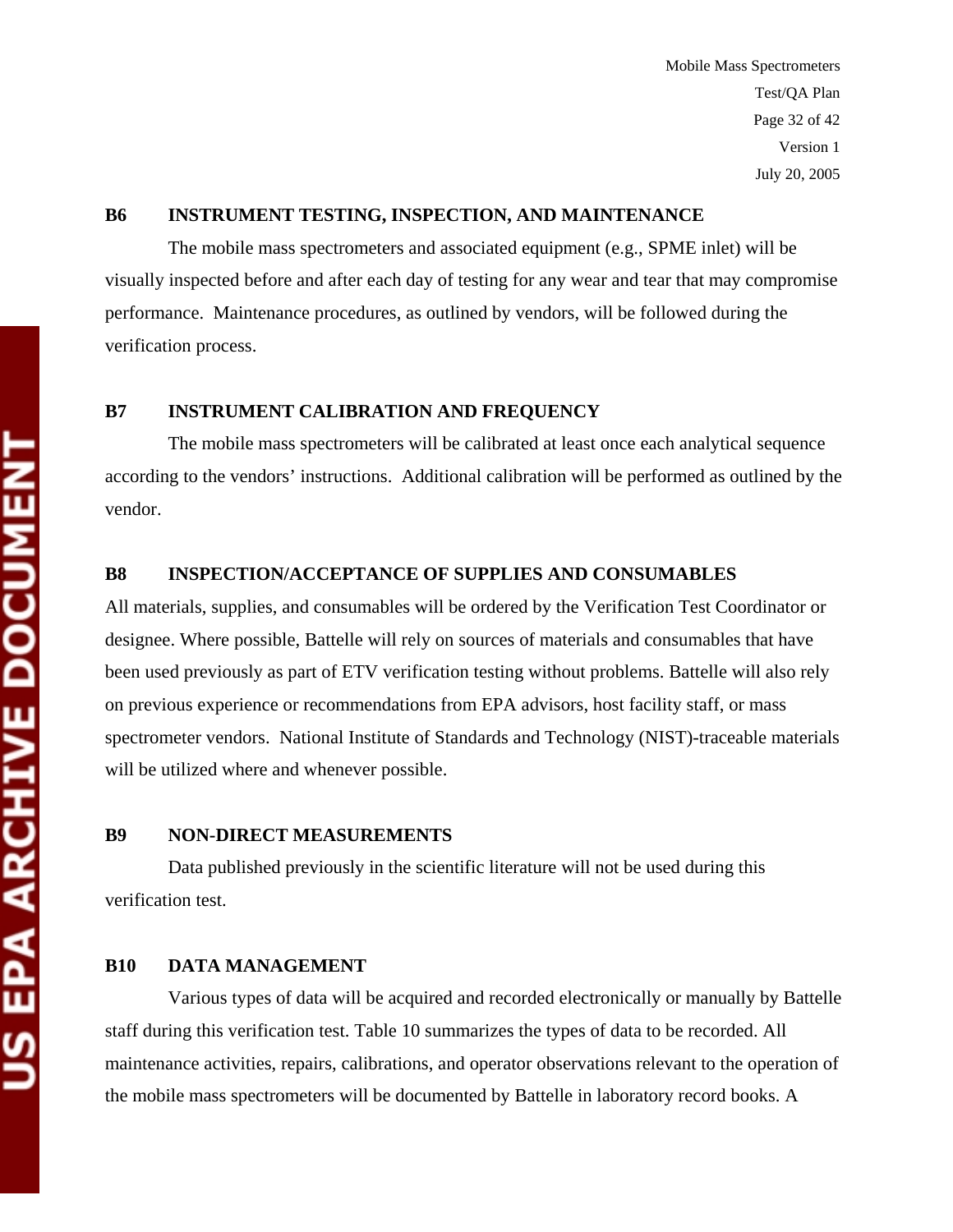separate record book will be provided for each participating mass spectrometer. Results from the laboratory reference method will be compiled in electronic format, and submitted to the Verification Test Coordinator in the form of a sample preparation and analysis report at the conclusion of reference analyses.

| Data to Be<br><b>Recorded</b>                                                                           | <b>Where Recorded</b>                                                            | <b>How Often</b><br><b>Recorded</b>                                                                               | <b>By Whom</b>                                  | <b>Disposition of Data</b>                                                                                   |
|---------------------------------------------------------------------------------------------------------|----------------------------------------------------------------------------------|-------------------------------------------------------------------------------------------------------------------|-------------------------------------------------|--------------------------------------------------------------------------------------------------------------|
| Dates, times, and<br>details of test<br>events, mass<br>spectrometer<br>maintenance,<br>down time, etc. | <b>ETV</b> laboratory<br>record books or data<br>recording forms                 | Start/end of test<br>procedure, and at<br>each change of a<br>test parameter or<br>change of<br>instrument status | <b>Battelle</b>                                 | Used to organize and<br>check test results:<br>manually incorporated<br>in data spreadsheets as<br>necessary |
| Mass<br>spectrometer<br>calibration<br>information                                                      | <b>ETV</b> laboratory<br>record books or<br>electronically                       | At instrument<br>calibration or<br>recalibration                                                                  | <b>Battelle</b>                                 | Incorporated in<br>verification report as<br>necessary                                                       |
| <b>Mass</b><br>spectrometer<br>readings                                                                 | Recorded<br>electronically by<br>each instrument and<br>then downloaded<br>daily | For each sample                                                                                                   | <b>Battelle</b>                                 | Converted to<br>spreadsheet for<br>statistical analysis and<br>comparisons                                   |
| Reference method<br>sample<br>preparation                                                               | Laboratory record<br>book                                                        | throughout sample<br>preparation                                                                                  | <b>Battelle</b>                                 | Used to demonstrate<br>validity of samples<br>submitted for reference<br>measurements                        |
| Reference method<br>procedures,<br>calibrations, QA,<br>etc.                                            | Laboratory record<br>books, or data<br>recording forms                           | Throughout<br>sampling and<br>analysis processes                                                                  | Battelle or<br>subcontract<br>laboratory        | Retained as<br>documentation of<br>reference method<br>performance                                           |
| Reference method<br>analysis results                                                                    | Electronically from<br>reference analytical<br>method                            | Every sample<br>analysis                                                                                          | <b>Battelle</b> or<br>subcontract<br>laboratory | Converted to<br>spreadsheets for<br>calculations                                                             |

|  |  |  | <b>Table 10. Summary of Data Recording Process</b> |
|--|--|--|----------------------------------------------------|
|--|--|--|----------------------------------------------------|

Records received by or generated by any Battelle staff during the verification test will be reviewed by a Battelle staff member within two weeks of generation or receipt, respectively, before the records are used to calculate, evaluate, or report verification results. If a Battelle staff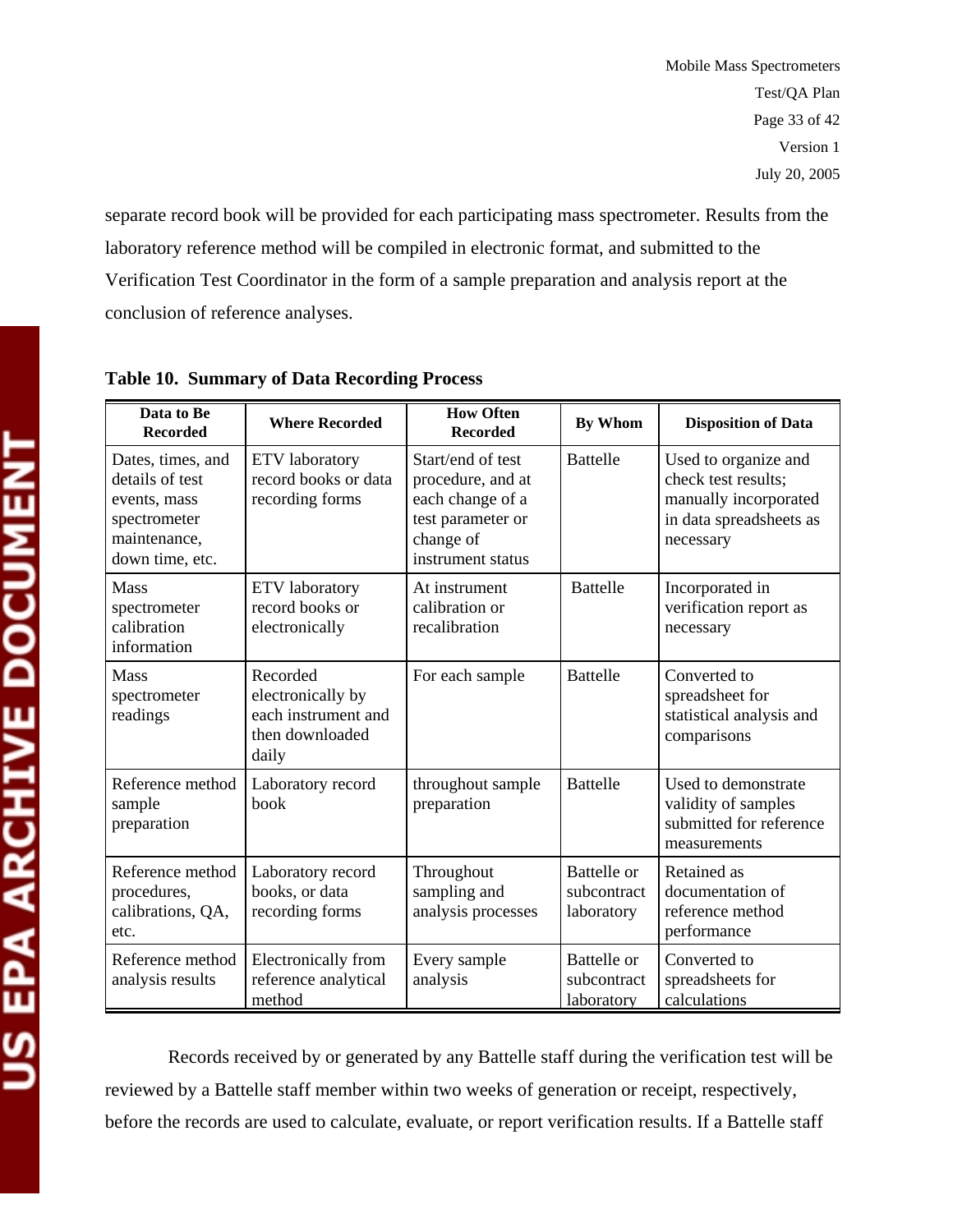Mobile Mass Spectrometers Test/QA Plan Page 34 of 42 Version 1 July 20, 2005

member generated the record, this review will be performed by a Battelle technical staff member involved in the verification test, but not the staff member who originally generated the record. The review will be documented by the person performing the review by adding his/her initials and date to the hard copy of the record being reviewed. In addition, any calculations performed by Battelle staff will be spot-checked by Battelle technical staff to ensure that calculations are performed correctly. Calculations to be checked include any statistical calculations described in this test/QA plan. The data obtained from this verification test will be compiled and reported independently for each mass spectrometer. Results for the mobile mass spectrometers from different vendors will not be compared with each other.

Among the QA activities conducted by Battelle QA staff will be an audit of data quality. This audit will consist of a review by the Battelle Quality Manager of at least 10% of the test data. During the course of any such audit, the Battelle Quality Manager will inform the technical staff of any findings and any immediate corrective action that should be taken. If serious data quality problems exist, the Battelle Quality Manager will request that Battelle's AMS Center Manager issue a stop work order. Once the assessment report has been prepared, the Verification Test Coordinator will ensure that a response is provided for each adverse finding or potential problem, and will implement any necessary follow-up corrective action. The Battelle Quality Manager will ensure that follow-up corrective action has been taken.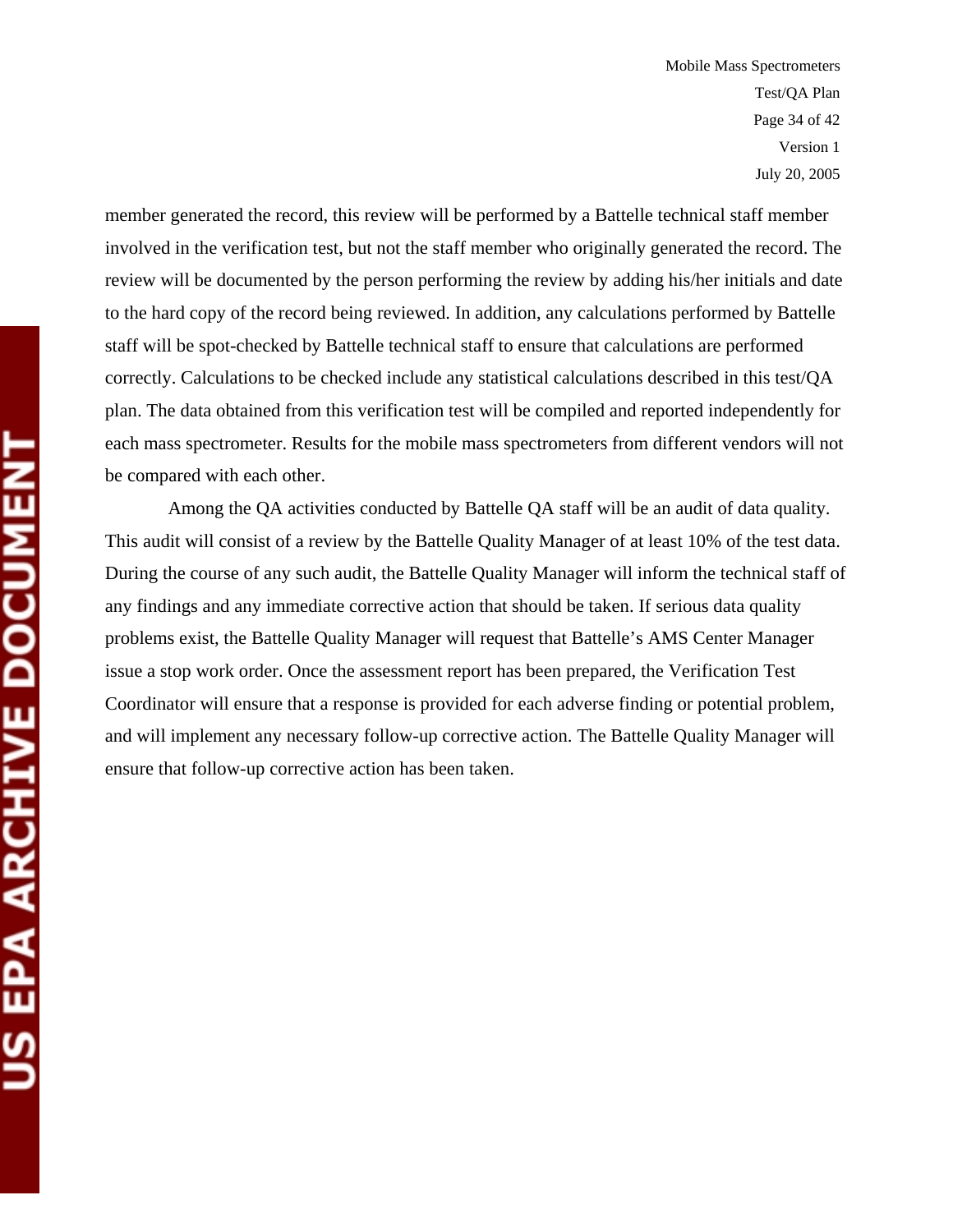Mobile Mass Spectrometers Test/QA Plan Page 35 of 42 Version 1 July 20, 2005

#### **SECTION C**

#### **ASSESSMENT AND OVERSIGHT**

#### **C1 ASSESSMENTS AND RESPONSE ACTIONS**

Every effort will be made in this verification test to anticipate and resolve potential problems before the quality of performance is compromised. One of the major objectives of this test/QA plan is to establish mechanisms necessary to ensure this. Internal quality control measures described in this test/QA plan, which is peer reviewed by a panel of outside experts, implemented by the technical staff and monitored by the Verification Test Coordinator, will give information on data quality on a day-to-day basis. The responsibility for interpreting the results of these checks and resolving any potential problems resides with the Verification Test Coordinator. Technical staff have the responsibility to identify problems that could affect data quality or the ability to use the data. Any problems that are identified will be reported to the Verification Test Coordinator, who will work with the Battelle Quality Manager to resolve any issues. Action will be taken to control the problem, identify a solution to the problem, and minimize losses and correct data, where possible. Independent of any EPA QA activities, Battelle will be responsible for ensuring that the following audits are conducted as part of this verification test.

#### **C1.1 Performance Evaluation Audits**

When possible, "blind" samples will be submitted to analysts performing the reference measurements. These performance evaluation (PE) samples will assess the accuracy of the reference measurements. These samples will prepared in accordance with the stated detection limits of the reference laboratories. At least one PE sample will be submitted per reference method prior to the start of the verification test and once during the verification test.

The results for the PE samples must be within  $\pm 20\%$  of the expected result. If the PE sample value is not within these limits, the PE sample measurement will be repeated. If the value of the repeated PE sample is outside of the acceptable range, the reference instrument will be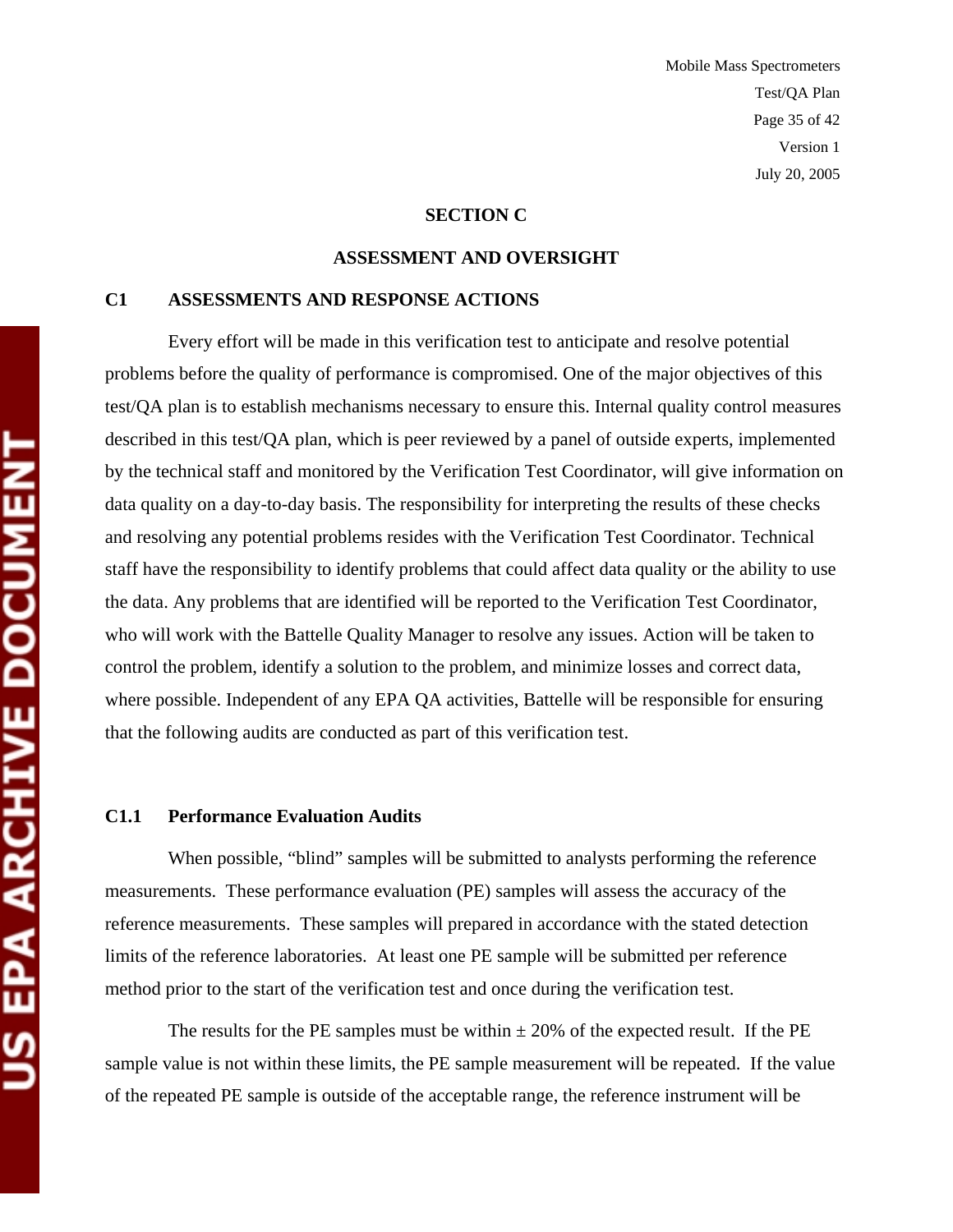recalibrated, and the PE will be reanalyzed (unless the operator identifies or suspects another cause for the failure). Continued failure of the PE measurement will result in discussion with the Verification Testing Leader and the data being flagged accordingly.

#### **C1.2 Technical Systems Audits**

The Battelle Quality Manager will perform a technical systems audit (TSA) at least once during this verification test. The purpose of this audit is to ensure that the verification test is being performed in accordance with the AMS Center QMP<sup>1</sup>, this test/QA plan, published reference methods, and any standard operating procedures (SOPs) used by Battelle. In the TSA, the Battelle Quality Manager or designee will review the reference methods used, compare actual test procedures to those specified or referenced in this plan, and review data acquisition and handling procedures. In the TSA, the Battelle Quality Manager will tour the test site, observe the reference method sample preparation and analysis, inspect documentation; and review instrument-specific record books. He will also check standard certifications and mass spectrometer data acquisition procedures, and may confer with the instrument vendors and other Battelle staff. A TSA report will be prepared, including a statement of findings and the actions taken to address any adverse findings. The EPA AMS Center Quality Manager will receive a copy of Battelle's TSA report. At EPA's discretion, EPA QA staff may also conduct an independent on-site TSA during the verification test. The TSA findings will be communicated to technical staff at the time of the audit and documented in a TSA report.

#### **C1.3 Data Quality Audits**

The Battelle Quality Manager or designee will audit at least 10% of the verification data acquired in the verification test. The Battelle Quality Manager will trace the data from initial acquisition, through reduction and statistical comparisons, to final reporting. All calculations performed on the data undergoing the audit will be checked.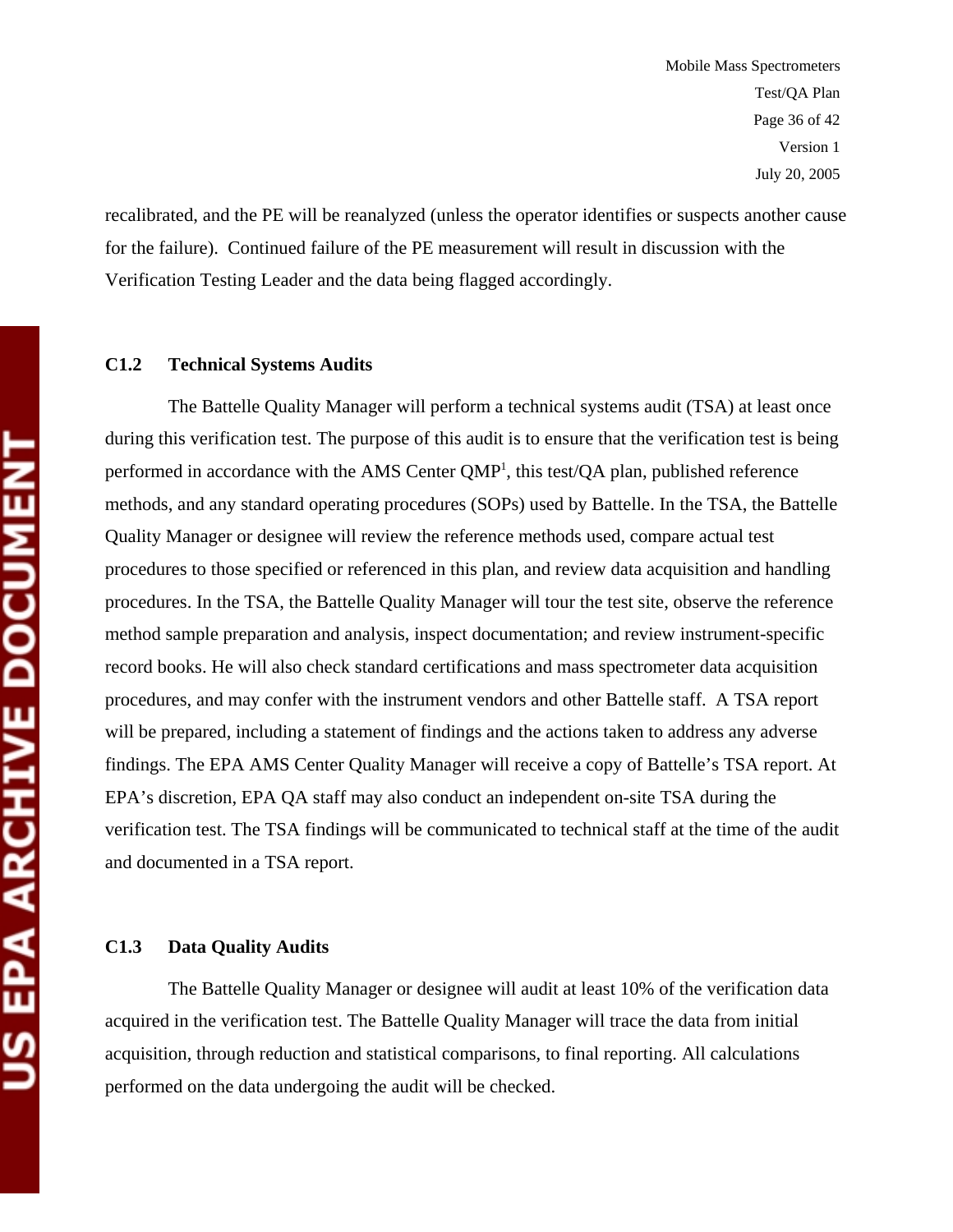# **C1.4 QA/QC Reporting**

Each assessment and audit will be documented in accordance with Section 3.3.4 of the AMS Center QMP.<sup>1</sup> The results of the TSA will be submitted to EPA. Assessment reports will include the following:

- C Identification of any adverse findings or potential problems
- C Response to adverse findings or potential problems
- C Recommendations for resolving problems
- C Confirmation that solutions have been implemented and are effective
- C Citation of any noteworthy practices that may be of use to others.

#### **C2 REPORTS TO MANAGEMENT**

The Battelle Quality Manager, during the course of any assessment or audit, will identify to the technical staff performing experimental activities any immediate corrective action that should be taken. If serious quality problems exist, the Battelle Quality Manager is authorized to request that Battelle's AMS Center Manager issue a stop work order. Once the assessment report has been prepared, the Verification Test Coordinator will ensure that a response is provided for each adverse finding or potential problem and will implement any necessary follow-up corrective action. The Battelle Quality Manager will ensure that follow-up corrective action has been taken. The test/QA plan and final report are reviewed by EPA AMS Center QA staff and EPA AMS Center program management staff. Upon final review and approval, both documents will then be posted on the ETV website (www.epa.gov/etv).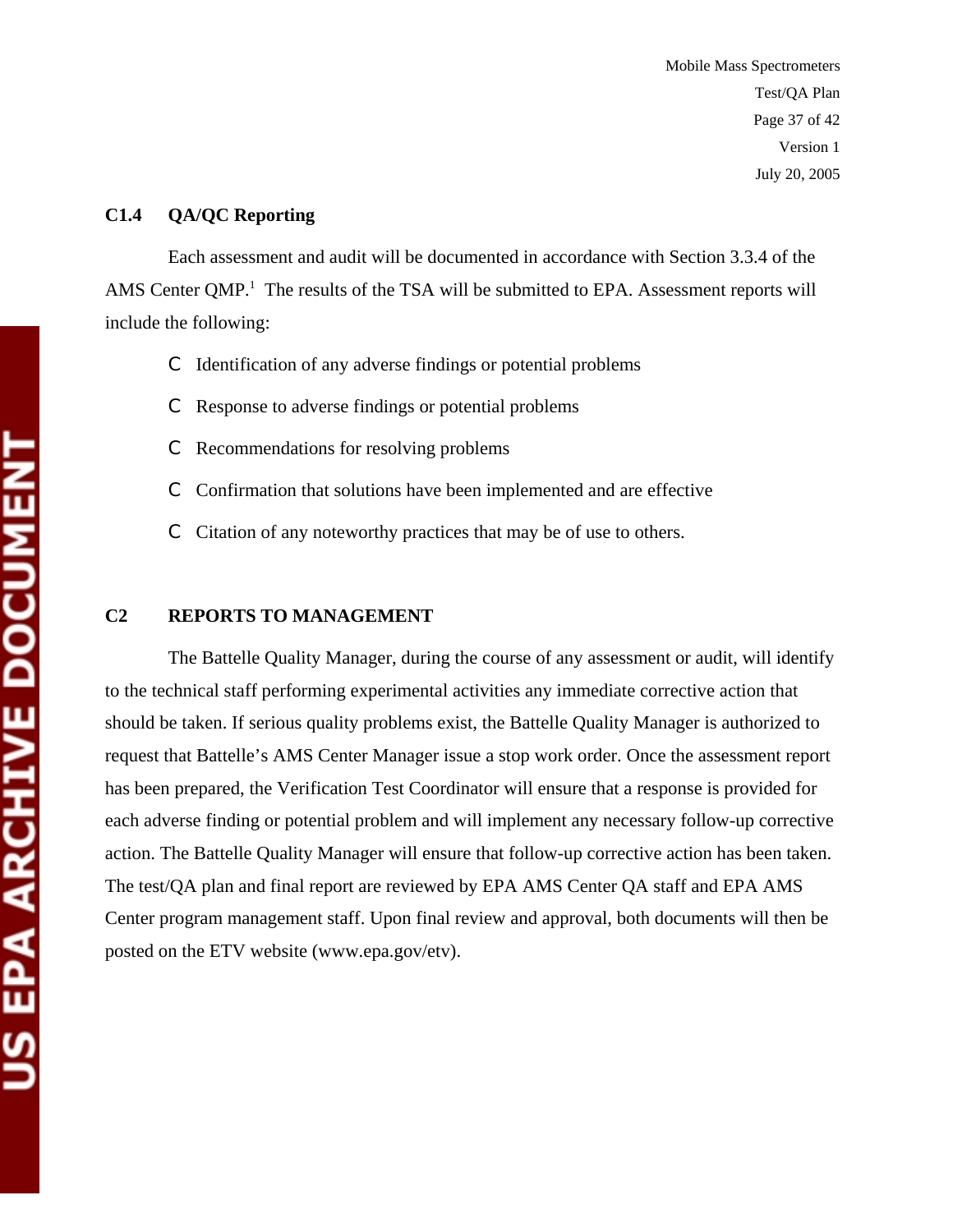Mobile Mass Spectrometers Test/QA Plan Page 38 of 42 Version 1 July 20, 2005

#### **SECTION D**

#### **DATA VALIDATION AND USABILITY**

#### **D1 DATA REVIEW, VALIDATION, AND VERIFICATION REQUIREMENTS**

The key data review requirements for the verification test are stated in Section B10 of this test/QA plan. All data generated will be reviewed on a daily basis for accuracy and completion. The QA audits described within Section C of this document, including the audit of data quality, are designed to assure the quality of the data.

#### **D2 VALIDATION AND VERIFICATION METHODS**

Section C of this test/QA plan provides a description of the validation safeguards employed for this verification test. Data validation and verification efforts include the analysis of QC samples as required in this document, and the performance of TSA and PE audits as described in Section C.

#### **D3 RECONCILIATION WITH USER REQUIREMENTS**

This test/QA plan and the resulting ETV verification report(s) will be subjected to review by the mobile mass spectrometer vendors, EPA, and expert peer reviewers. These reviews will assure that this test/QA plan and the resulting verification report(s) meet the needs of potential users of mobile mass spectrometers. Performance data for the mobile mass spectrometers, collected under conditions where the quality control requirements shown in Table 8 were met, will be presented in the final verification report without any further comment. Performance data and reference measurements that do not meet these criteria will be noted and a discussion of the possible impact of the failed requirements on the performance evaluation will be presented in the final verification report. The final verification report(s) will be submitted to EPA in Word Perfect and Adobe pdf format and subsequently posted on the ETV website.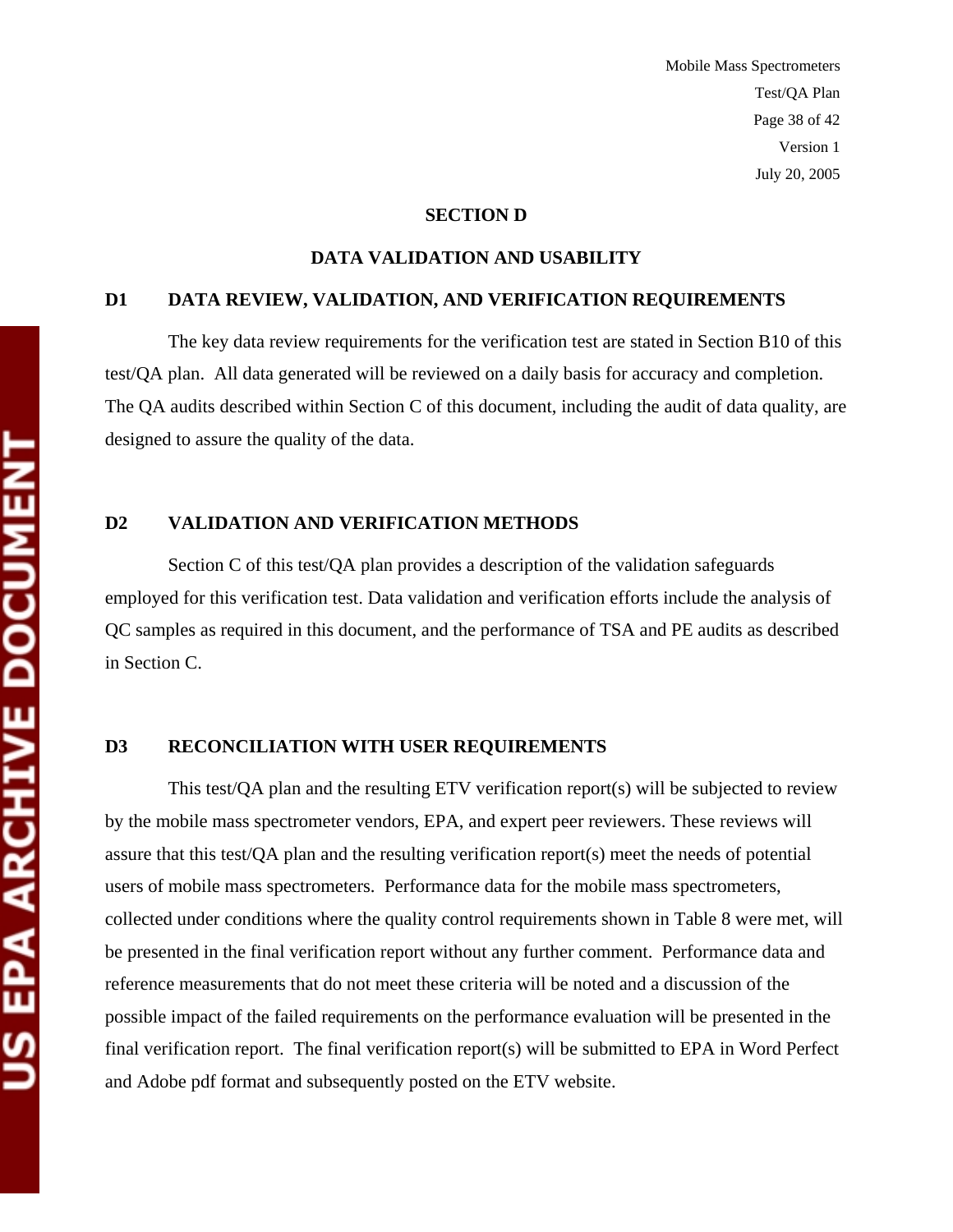#### **SECTION E**

#### **HEALTH AND SAFETY**

#### **E1 STANDARD/ TEST SAMPLE PREPARATION**

With the exception of field testing, all handling of solid materials and highly concentrated aqueous solutions of target contaminants and potential interferents will be performed inside of a laboratory hood with hood sash set to the lowest height that still allows for safe manipulation of materials. The following guidelines should be adhered to:

- C Personal protective equipment shall include safety glasses with side shields, a laboratory coat and nitrile lab gloves. Gloves shall be immediately changed if they become contaminated.
- C All contaminated waste shall be handled as hazardous waste and sent out through Battelle Waste Operations.

# **E2 SAMPLE HANDLING DURING VERIFICATION TEST**

Laboratory and field handling of any samples used during the verification test will be accomplished by taking the following precautions:

- C All containers shall be stored and transported in double containment.
- C Safety glasses, nitrile gloves with long cuffs, and a chemical resistant disposable lab coat shall be worn when handling either chemical. Gloves shall be immediately changed if they become contaminated.

# **E3 TESTING WITH GB, GD, and VX**

Verification activities using these CWA will be performed at the HMRC following their internal SOPs for handling and using CWA.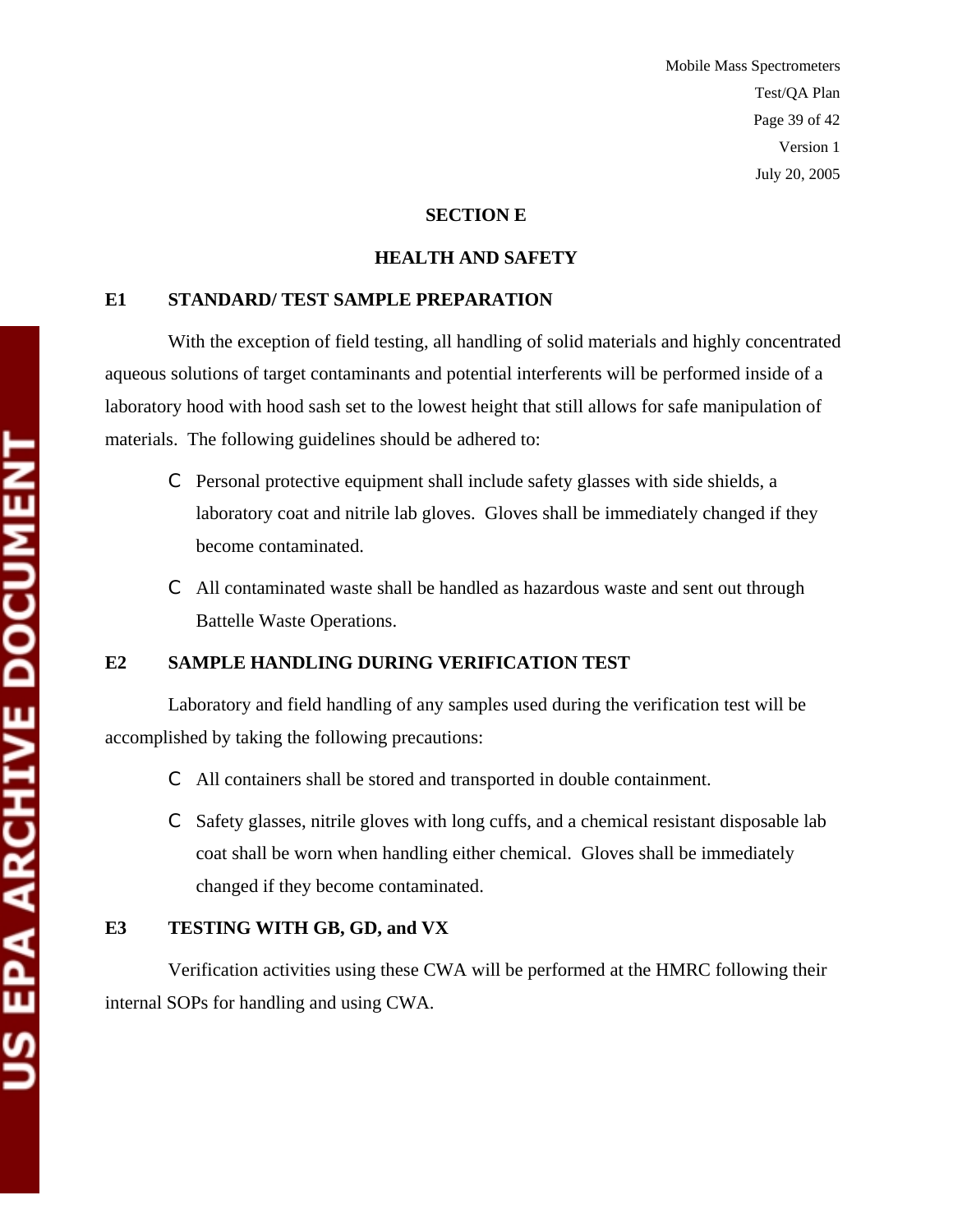# **E4 DECONTAMINATION of INSTRUMENTS AFTER CWA TESTING**

The return of part or all of the verified instruments is based on current U.S. Army guidelines (which is subject to change). After testing with CWA has been completed, the decontamination of the mobile mass spectrometers will be performed according to HMRC SOP III-007-0716. All consumables (e.g., column, inlet liner) that come into contact with liquid CWA or long-term vapor contamination of CWA will be discarded. While all components of the mobile mass spectrometers and associated equipment (including those used in sample preparation) that are in the direct flow path of the dilute agent solution or vapor will be considered for decontamination, an effort to maintain the integrity of the non-consumable parts of the mobile mass spectrometers will be made to the extent allowable by the SOP or the HMRC Bailment Agreement. For example, the detector will not be initially removed from the instrument since the mass spectrometer effectively destroys the CWA during routine analysis.

After removing consumables, the instrument will be bagged or contained for a minimum of 4 hours at 70EF or above. Testing will be conducted to ensure that vapor concentrations of CWA do not exist above the Worker Population Limit (WPL) for each agent inside the bag. If concentrations for CWA in the bag exceed the WPL, the mobile mass spectrometers may be further disassembled and tested until the subject instrument can satisfy the threshold and safely be returned to the vendor.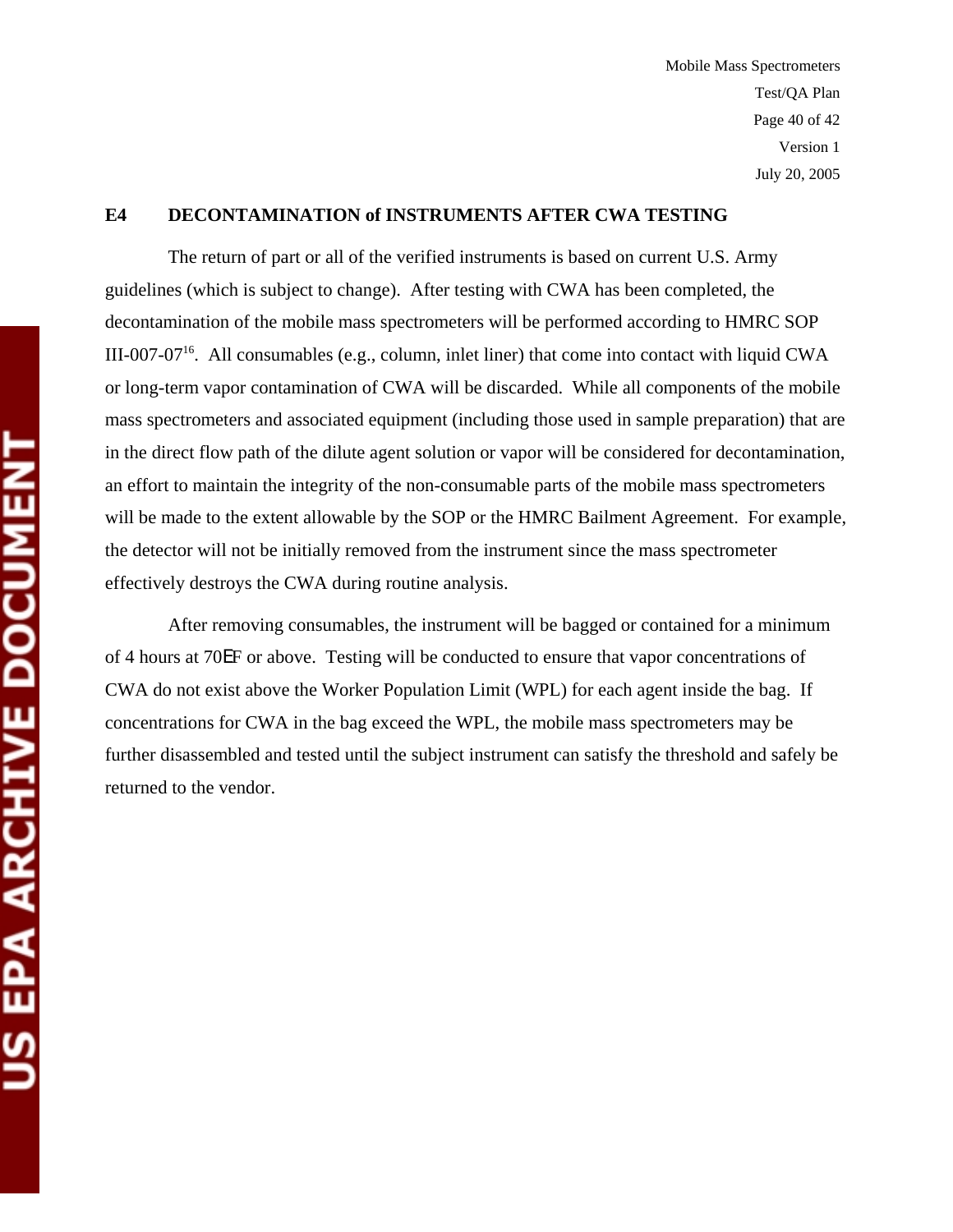#### **SECTION F**

#### **REFERENCES**

- 1. Quality Management Plan for the ETV Advanced Monitoring Systems Center, Version 5.0, U.S. EPA Environmental Technology Verification Program, Battelle, Columbus, Ohio, March 2004.
- 2. Environmental Technology Verification Program Quality Management Plan, EPA/600/R-03/021, U.S. Environmental Protection Agency, Cincinnati, Ohio, December 2002.
- 3. Chemical Surety, United States Army Regulation, AR50-6, June 26, 2001.
- 4. Battelle Chemical Safety Information Program, Safety and Industrial Hygiene Manual (SIH-PP-005), September 24, 2004.
- 5. Hazardous Materials Research Center (HMRC) Chemical Hygiene Plan, March 2005.
- 6. EPA Method 180.1. Turbidity (Nephelometric), Methods for the Determination of Inorganic Substances in Environmental Samples EPA-600-R-93-100. 1993.
- 7. American Public Health Association, et al. Standard Methods for Examination of Water and Wastewater. 19<sup>th</sup> Edition. 1997. Washington D.C.
- 8. EPA 600/4-79-020. Methods for Chemical Analysis of Water and Wastes. March 1983.
- 9. EPA 600/R-95-131. EPA Method 524.2. Purgeable Organic Compounds by Capillary Column GC/Mass Spectrometry. Methods for Determination of Organic Compounds in Drinking Water, Supplement III. August 1995.
- 10. EPA 600//R-95-131. EPA Method 552.2. Haloacetic Acids and Dalapon by Liquid-Liquid Extraction, Derivatization and GC with Electron Capture Detector. Methods for the Determination of Organic Compounds in Drinking Water, Supplement III. August 1995.
- 11. Battelle SOP MDAS.I-009-Draft, Sample Chain-of-Custody.